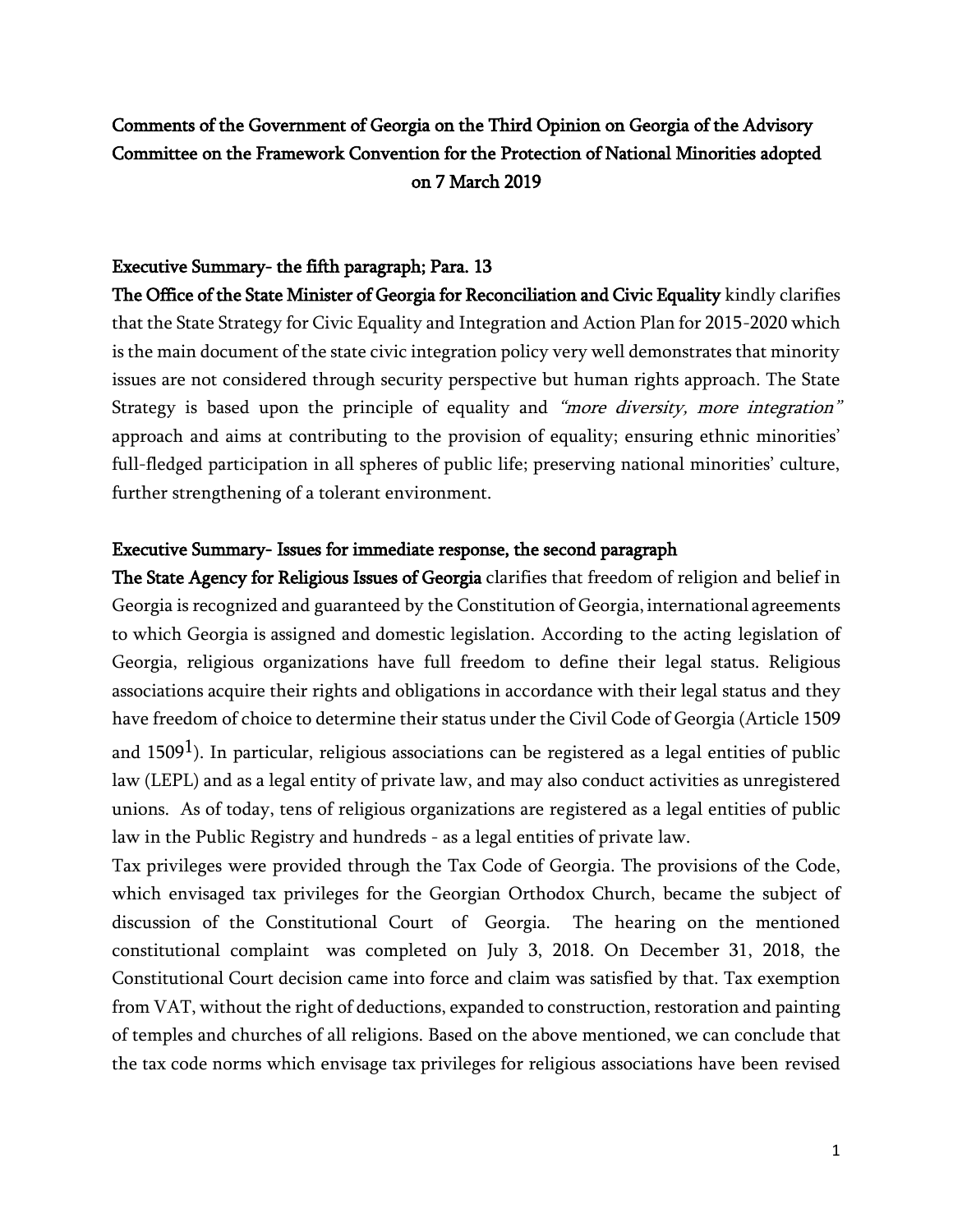by the Constitutional Court and it fully complies with the Constitution of Georgia and the Constitutional Principle of Equality.

Construction issues, including religious (cult) buildings, are regulated by the Spatial Planning, Architectural and Construction Activity Code of Georgia. Construction permits are issued by the local self-governments. In the last years, 15 mosques, a Catholic Church in Rustavi and Protestant Churches in Gori and Rustavi were constructed with the engagement of the Agency and in cooperation with the religious organizations. The construction/ existence of 89 active cult buildings (Kingdom Halls) of Jehovah's Witnesses in Georgia indicates a transparent and non-discriminatory environment in this sphere.

Despite the fact that Georgia has no obligation of restitution of property seized during the Soviet period, since independent Georgia is not a legal successor of the Soviet Union, the Georgian State returns those cult buildings to the religious communities, which, after the restoration of independence of Georgia, turned out to be the state's actual property. "Recommendatory Commission on Financial and Property Issues of the Religious Organizations" has been functioning under the State Agency for Religious Issues. Based on Commission's decisions, since 2014 to present time, more than 200 mosques were returned back to the Muslim community across the Georgia, both - Sunni and Shiite; 20 synagogues – to Jewish community; 2 churches – to the Evangelical-Protestant Church, cult buildings seized during the Soviet period have been returned to Evangelical Lutheran Church and other religious organizations in Georgia, the Yezidi community of Georgia was given a plot of land where the temple was built.

The process of giving back cult buildings is still ongoing. In addition, in 2015 the state purchased two 4-storey buildings in Batumi and handed over the LEPL Administration of Muslims of all Georgia: one building for a Mufti residence, another for religious school (Madrasa), with a total value of 5 million GEL.

## Para. 9

The Office of the State Minister of Georgia for Reconciliation and Civic Equality clarifies that information on concrete measures/actions undertaken in response to the recommendations listed in the Second Opinion are reflected in the Third State Report (which was submitted on 12 July 2017) within the relevant dimensions.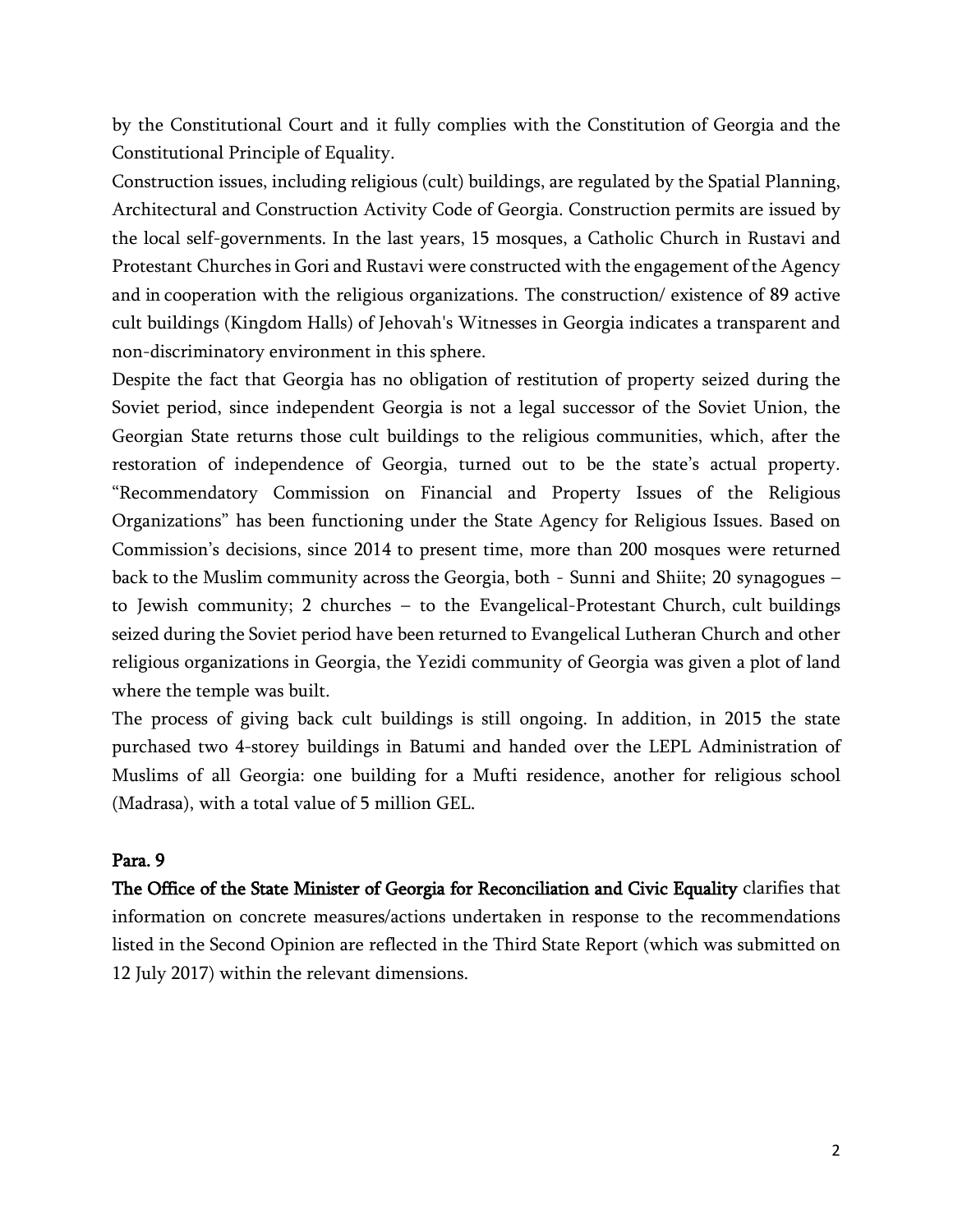## Para. 11

The Office of the State Minister of Georgia for Reconciliation and Civic Equality urges the Advisory Committee to use the term "Georgian regions of Abkhazia and Tskhinvali region/South Ossetia" instead of "Abkhazia and South Ossetia". The Office of the State Minister also underlines that human rights and humanitarian situation on ground in the occupied Georgian regions of Abkhazia and Tskhinvali region/South Ossetia is grave due to ongoing occupation and de facto annexation exercised by the Russian Federation. The existing situation comes especially hard on ethnic Georgians living in Gali and Akhalgori districts of the occupied territories who undergo manifold pressures and discrimination based on their ethnicity. They have gradually and fully been deprived from the right of education in native Georgian language and subject to Russification policy; other fundamental rights such as for property, employment, freedom of movement are severely restricted as well. Also, international security or human rights mechanisms are continuously blocked by the Russian Federation from an access.

As provided by the Council of Europe's CMD Decisions on "the Council of Europe and the conflict in Georgia" of 12 May 2015 (1227<sup>th</sup> meeting), 4 May 2016 (1255<sup>th</sup> meeting), 3 May 2017 (1285<sup>th</sup> meeting), 2 May 2018 (1315<sup>th</sup> meeting), 2 May 2019 (1345<sup>th</sup> meeting) the Russian Federation should secure immediate and unrestricted access to the territories beyond the control of the Government of Georgia to the Council of Europe bodies.

# Para. 12

The State Language Department notes that language policy of Georgia implies the following dimensions: - protection of constitutional status of the state language which means that knowledge of Georgian language is an important instrument for full-fledged participation of ethnic minorities in various spheres of life. In this regard, further improvement of state language knowledge among ethnic minority representatives is a priority task that will contribute to civic integration of ethnic minority representatives; – protection and promotion of ethnic minority languages which is further developed.

## Para. 14

National Statistics Office of Georgia notes that the next Census is planned for 2022 or 2023, however, detailed future plans are under discussion.

The State Language Department notes it will also participate in the preparation of questionnaires together with National Statistics Office of Georgia to create an accurate picture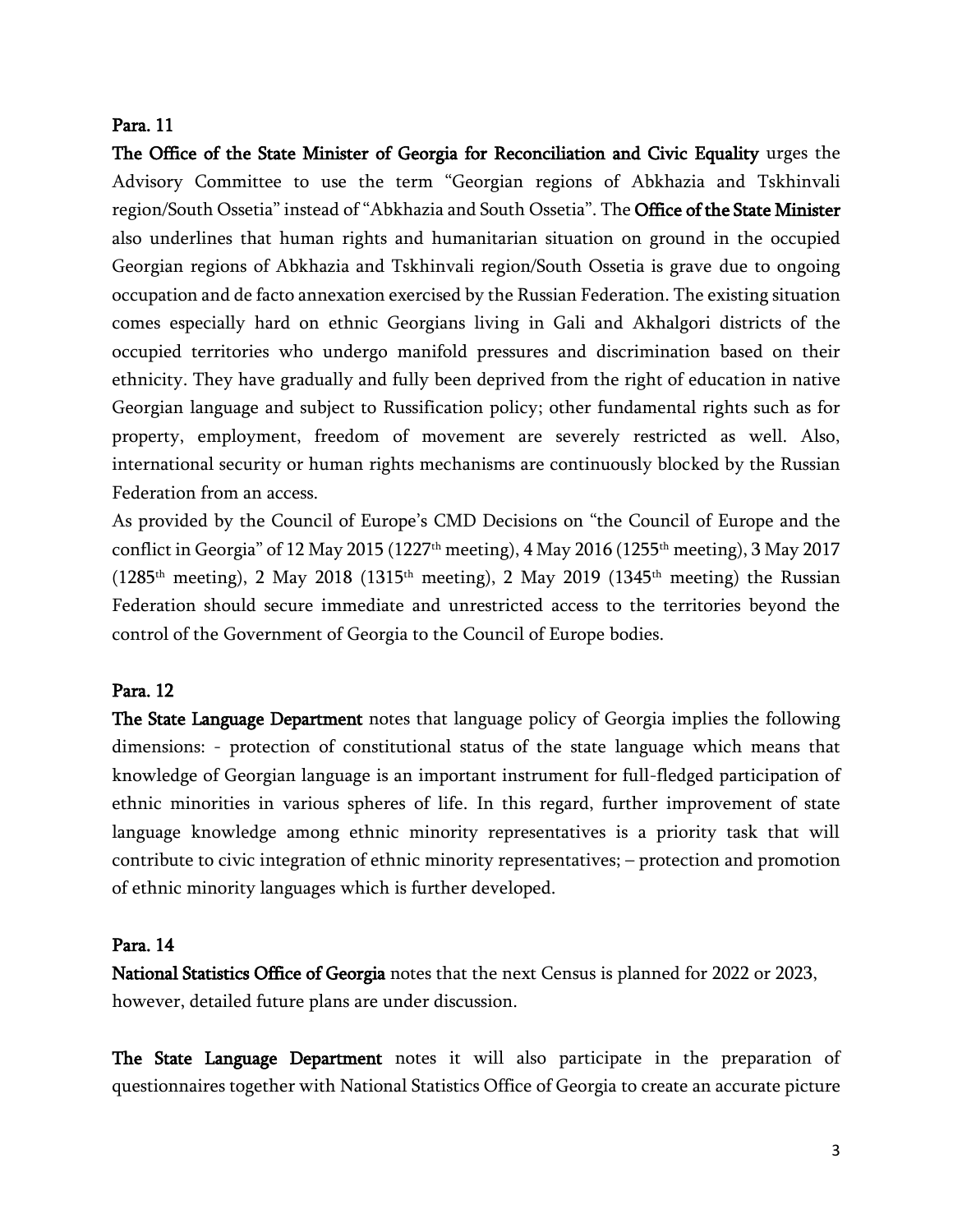of ethnic composition of the population of Georgia, define the languages spread in Georgia and the level of their knowledge, as noted in Recommendations 26, 27, 28 and 41.

## Para. 17

The State Agency for Religious Issues of Georgia notes that despite the absence of the obligation to cover damages caused during the Soviet totalitarian regime within the framework of the governmental ordinance N117 (27.01.2014) the Georgian state willingly, symbolically and partially reimburses the damage caused to four religious communities - Islamic, Jewish, Roman-Catholic and Armenian-Apostolic confessions, which is used for the development of the religious community and peaceful coexistence in the country.

|                                     | 2014      | 2015      | 2016      | 2017      | 2018      | 2019      |
|-------------------------------------|-----------|-----------|-----------|-----------|-----------|-----------|
| Muslim community                    | 1 100 000 | 2 200 000 | 2 750 000 | 2 750 000 | 2 750 000 | 2 750 000 |
| Roman-Catholic<br>community         | 200 000   | 400 000   | 550 000   | 550 000   | 550 000   | 550 000   |
| Armenian-<br>Apostolic<br>community | 300 000   | 600 000   | 800 000   | 800 000   | 800 000   | 800 000   |
| Jewish community                    | 150 000   | 300 000   | 400 000   | 400 000   | 400 000   | 400 000   |
| Total                               | 1750000   | 3 500 000 | 4 500 000 | 4 500 000 | 4 500 000 | 4 500 000 |

In addition, religious associations regularly receive financial and property assistance from local budgets to satisfy the religious needs of their community. For example, financial assistance was provided to the Yezidi community, the Protestant and Lutheran Churches.

The State Agency for Religious Issues permanently works together with the state structures and religious organizations to improve the religious situation in the country, which is confirmed by the annual report prepared by the United States Commission on International Religious Freedom (USCIRF), where Georgia is included in the number of countries with high rate of freedom of religion.

4

in GEL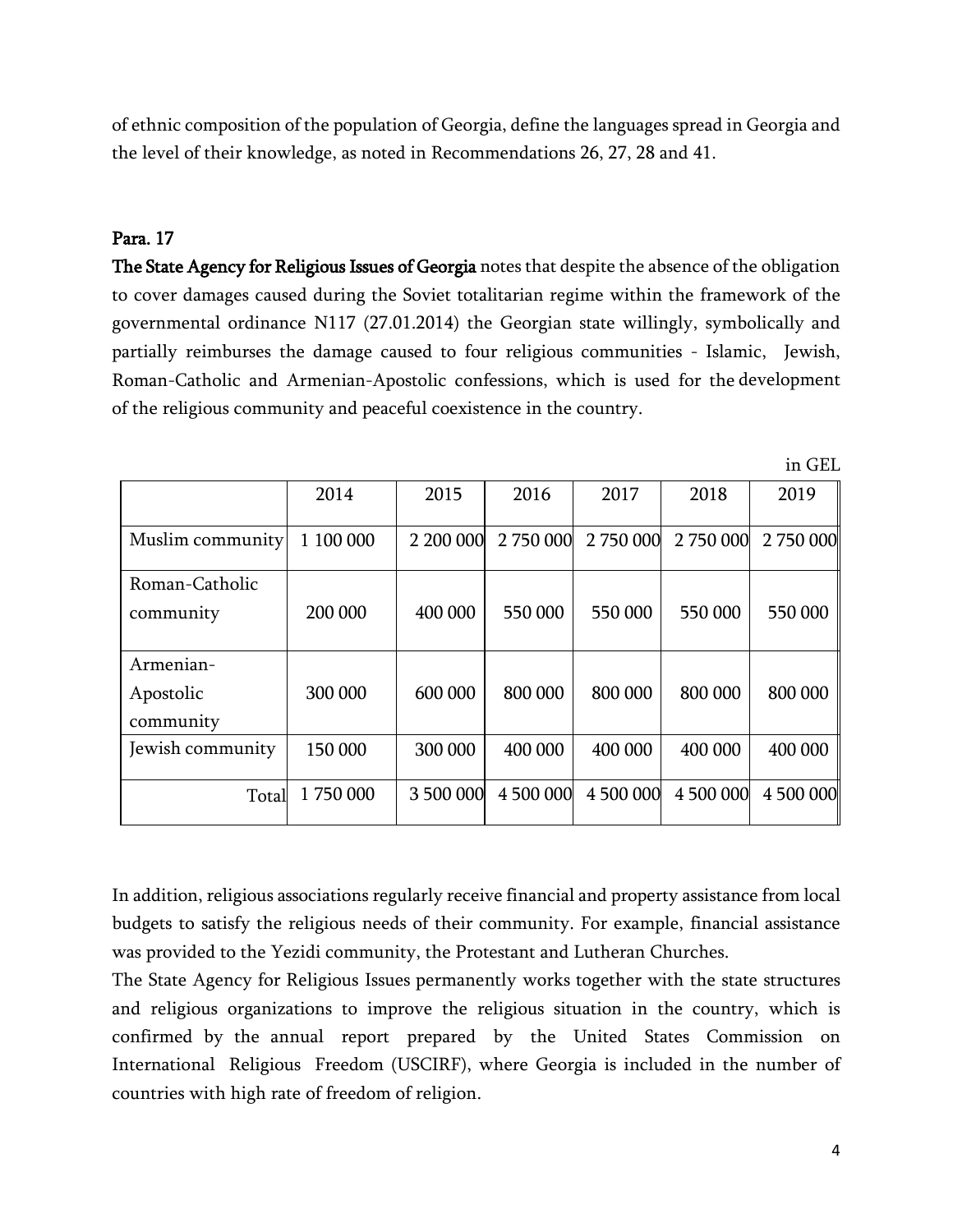## Para. 18

The Office of the State Minister of Georgia for Reconciliation and Civic Equality clarifies that the use of minority languages in the municipalities compactly populated by ethnic minorities is regulated by the Organic Law of Georgia "On State Language". In particular:

-Chapter II, Article 9 Para. 3 of the Law states that "the State shall provide communication of persons belonging to national minorities, with public authorities and local self-

government bodies in the language of that national minority with the help of an interpreter, in the municipalities of compact settlement of national minorities".

-Chapter III, Article 11, Para. 4 states that "in the municipalities where representatives of national minorities are compactly settled, public authorities and local self-government bodies are entitled to establish procedures that are different from procedures provided for by the General Administrative Code of Georgia, in accordance with which, if necessary, translation of applications and complaints submitted to the local self-government bodies by persons belonging to the national minorities in the language of respective minority language, and translation of the responses. Hereby, only originals of appropriate texts shall be valid".

-Chapter III, Article 12 Para. 2 states that "in a municipality where representatives of national minorities are compactly settled, local self-government bodies, if necessary, shall provide translation of normative acts adopted by them in the language of respective national minorities. Hereby, only originals of appropriate texts shall be valid". [https://matsne.gov.ge/ka/document/view/2931198?publication=3;](https://matsne.gov.ge/ka/document/view/2931198?publication=3) unofficial translation

#### Para. 26

National Statistics Office of Georgia informs that any future plans regarding the next population census are under discussion including the census methodology and method. Also, the Office notes that the respondents could refuse to answer the questions about ethnicity and religion. The questionnaire is available on the web-page: http://census.ge/files/pdf/Form%20%232e.pdf

#### Para. 33

Parliament of Georgia notes that Human Rights and Civil Integration Committee of the Parliament of Georgia conducted a Committee meeting on March 29, 2019, where the "Amendments to the Organic Law on the Public Defender of Georgia" and the draft laws of Georgia on "Amendments to the Civil Code of Georgia" and "Amendments to the Administrative Code of Georgia" were heard. The presented package of the legislative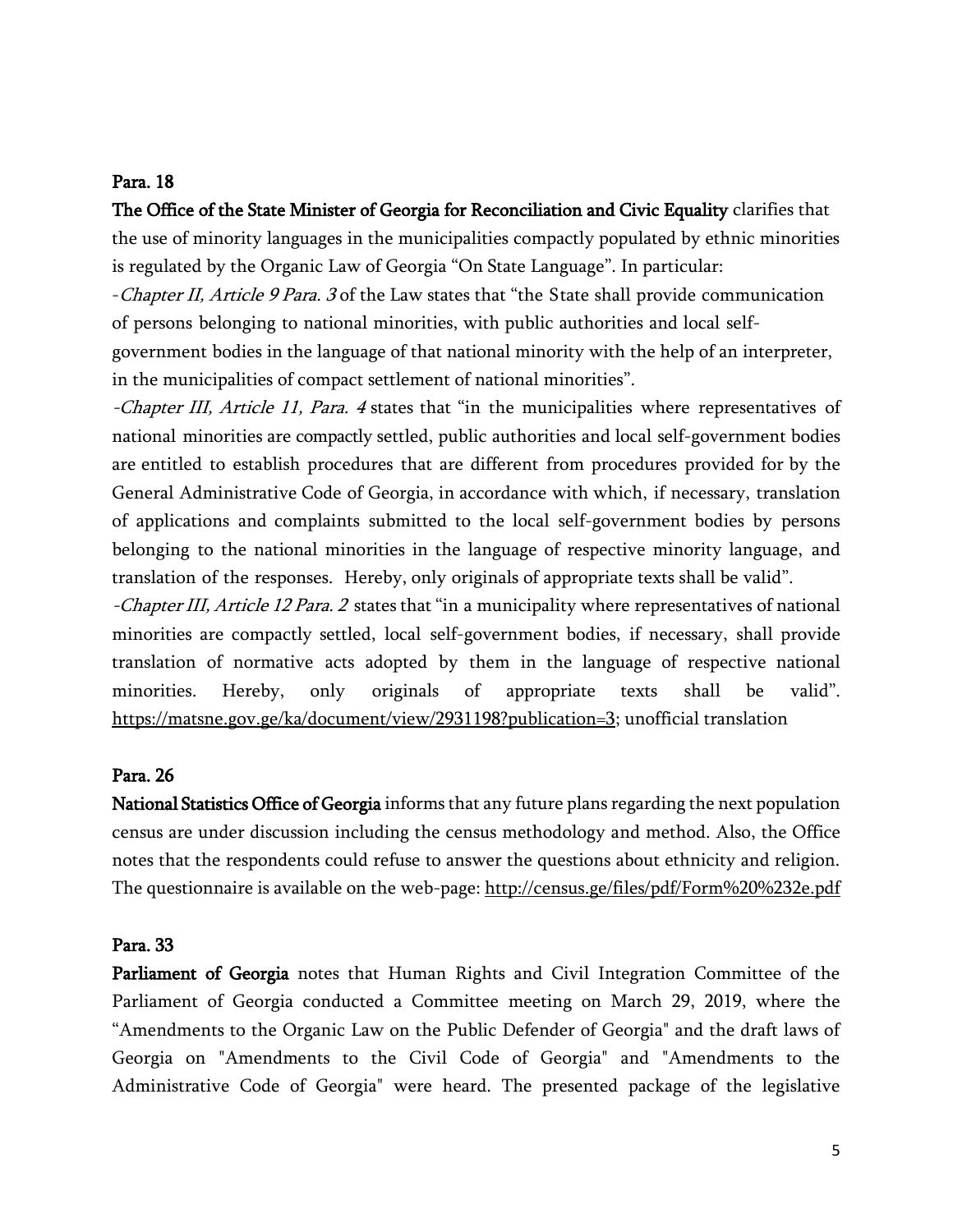amendments provides the regulation of sexual harassment as one of the disclosures of discrimination in the workplace and as well as in the public space. It imposes responsibility for persons engaged in sexual harassment and expands the authority of the Public Defender in terms of eliminating discrimination and supervision over ensuring equality.

The introduced legal changes gives the possibility to the Public Defender of Georgia upon the discovery of a discriminatory fact, within its mandate, to react to the natural and legal persons and other subjects of private law, as the package of the above mentioned amendments envisages the Public Defender's authority, in accordance with the Civil Procedure Code of Georgia to address a court with a complaint and request the execution of the recommendation if a legal person or other entity of private law did not share or did not respond to its recommendation ( article 14<sup>1</sup> , paragraph 2, subparagraph –h 1 ).

According to the present changes, the physical, judicial persons and other entities of private law are immediately obliged, similar to the state authorities and local self-government bodies, to provide all documents and other materials required for inspection to the Public Defender no later than 10 days; In case of discrimination cases, to provide the Public Defender with a written explanation regarding the issues subject to examination/inspection (Article 18 of the law, sub-paragraphs: b) and c); In addition, within 20 days, the Public Defender shall be informed about the results of reviewing recommendations or proposals (Article 24, paragraph 2 of the law). The above-mentioned provides a real power to the Public Defender in case of providing recommendations to the persons of this category, in order to carry out monitoring of its implementation, which will make its work much more efficient.

Regarding the changes introduced to" the Civil Procedure Code of Georgia" it aims to bring the Code in accordance with the regulation of the draft law on amendments to the Organic Law on the Public Defender of Georgia.

Based on the above mentioned statement, the amendment is introduced in Article 3632 of the Code, where the part  $1^{\scriptscriptstyle{1}}$  is added, which provides the Public Defender with the legitimation in courts to discuss the issues of failure of fulfillment of recommendations from the side of judicial persons and other entities of private law and to request the execution of the recommendations through the court rules.

It is also envisaged to increase the term of application to the courts for the alleged victims up to one year (Paragraph 2 of Article 363<sup>3</sup> of the Code).

The legislative initiative eliminates the legislative shortcoming that entails the overriding functions of these two important organs, as it increases the limitation of the term of the appeal, grants the victim the possibility to apply to the Public Defender and the Court after its decision.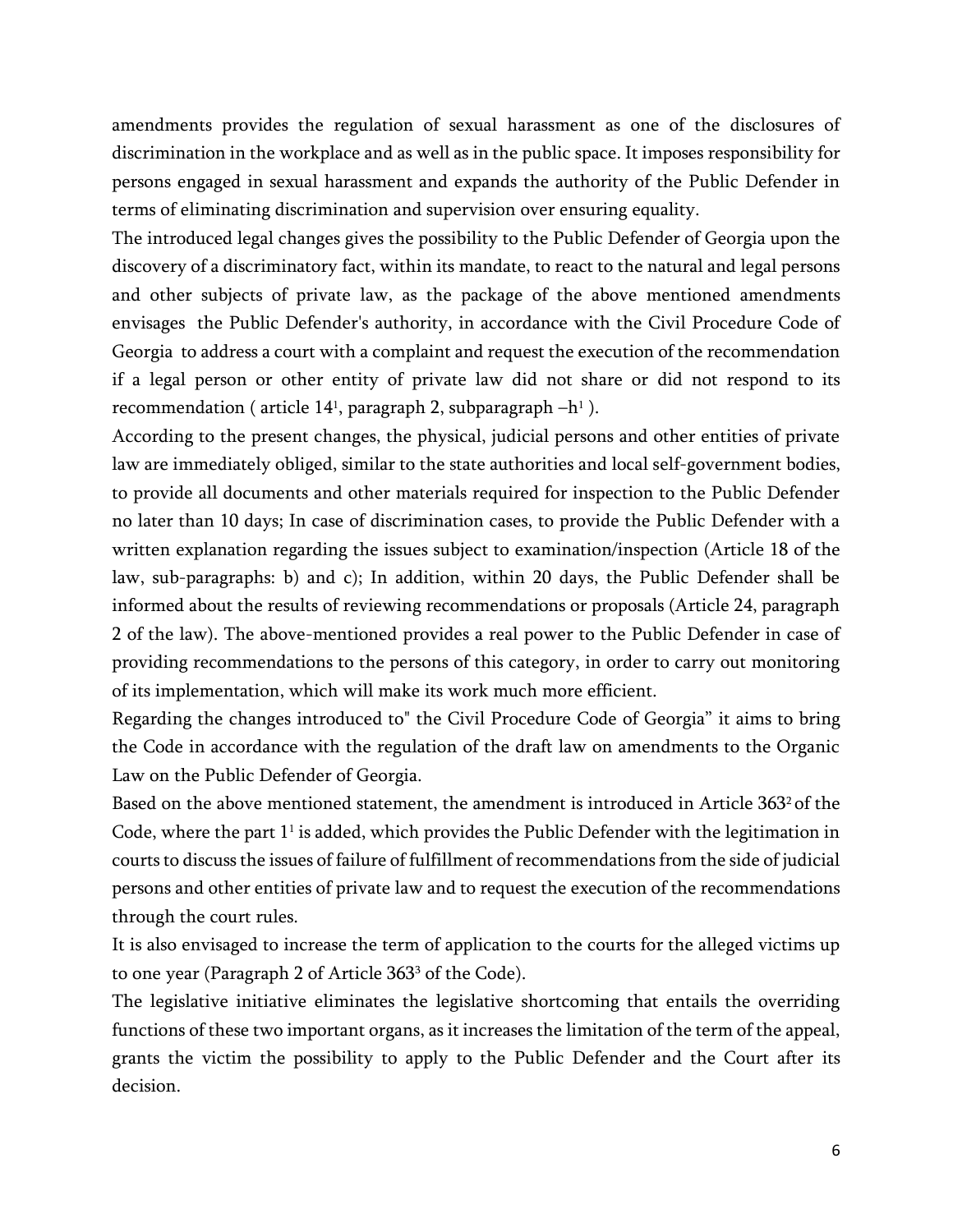# Paras. 40, 51, 53, 55, 60

The Office of the State Minister of Georgia for Reconciliation and Civic Equality clarifies that within the frames of 2015-2020 Action Plan detailed Annual Action Plans identifying concrete programs and activities are elaborated with involvement of relevant agencies. Reports on the implementation of annual action plans are also prepared and presented.

The State Strategy for Civic Equality and Integration defines the reporting, assessment and monitoring mechanisms of the strategy implementation. Two comprehensive assessment documents -an intermediate and final- are envisaged to be prepared and presented. The assessment will be conducted for all strategic objectives using the "indicators" determined in the Action Plan. The aim of the document is to measure the mid-term and long-term impact of the goals and objectives envisaged by the strategy on civic integration processes in general using pre-designed, scientifically-proved indicators, which allow for comparison and assessment. Participation of ethnic minority representatives in the assessment process will be ensured. At the same time the Government of Georgia welcomes preparation of alternative monitoring of the Strategy and Action Plan, as well as disclosure of the implementation assessment and recommendations –both by the Council of National Minorities and other interested actors.

In response to the concern of the Advisory Committee with regard to figures mentioned in the Strategy date from the 2002 Census, the Office of the State Minister clarifies that the Strategy document was adopted by the Government of Georgia in August 2015 while the latest data (from 2014 Census) became public in April 2016.

# Para. 43

The Ministry of Justice of Georgia clarifies that the Government of Georgia adopted a legal framework permitting repatriation and integration, including the right to Georgian nationality, for the Meskhetian population deported by the Soviet regime. The national legislation of Georgia provides simplified, smooth and effective procedure for the persons with the repatriate status to obtain the citizenship of Georgia.

There is a separate simplified citizenship procedure enacted specifically for individuals, holding the status of repatriates. According to Paragraph 2 of Article 14 of the Organic Law of Georgia on Georgian Citizenship, the general requirements for granting Georgian citizenship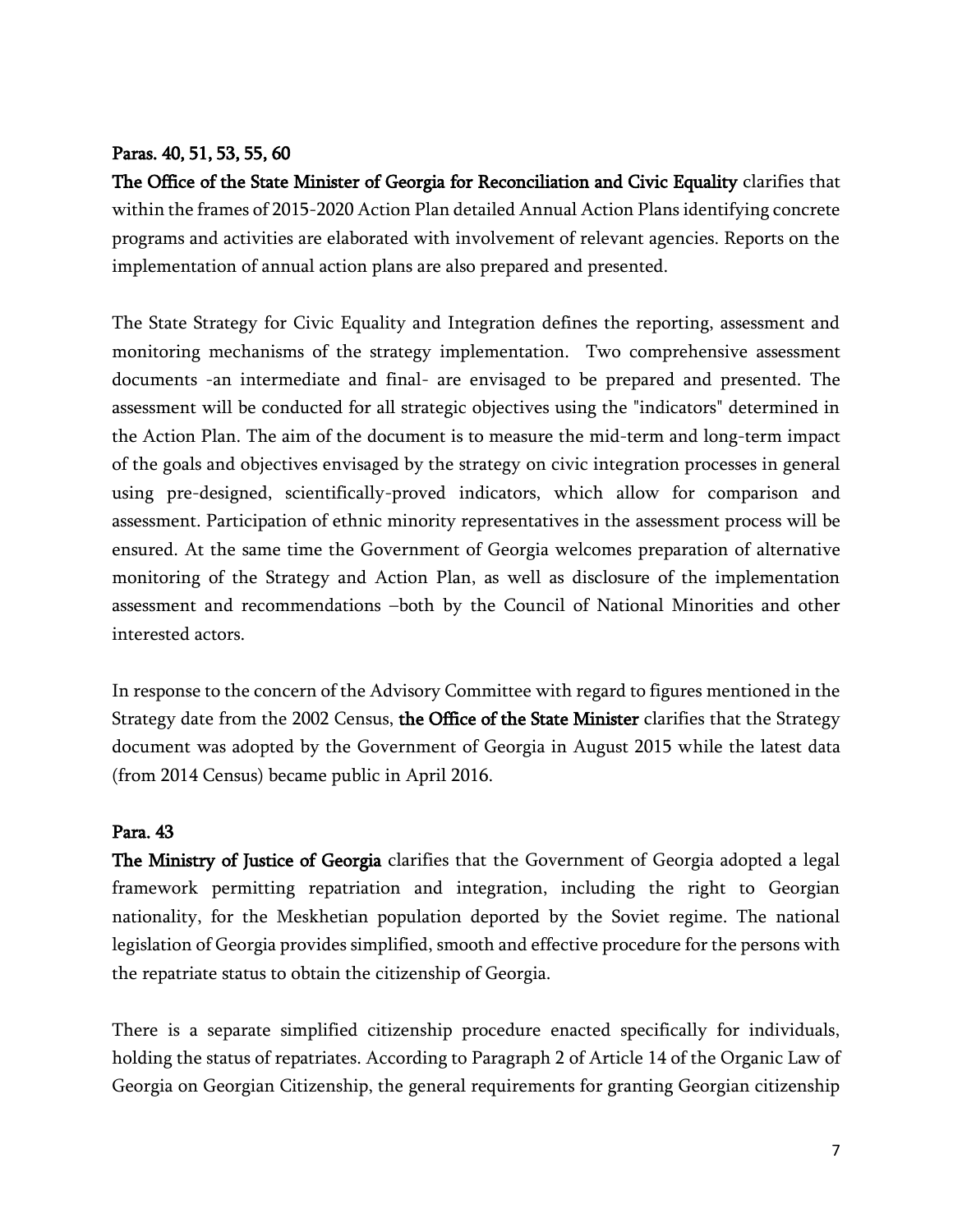to adults under regular procedure do not apply to a person having the status of a repatriate. A person having the status of a repatriate shall be granted Georgian citizenship under simplified procedure according to the Regulation approved by a normative act of the Citizenship Commission (the 'Commission') – ordinance of the Commission.<sup>1</sup>

Specifically, according to Para. 1 of the Article 31 of №2 Ordinance of the Citizenship Commission of 4 September, 2018 (hereinafter, the Ordinance), a person having a repatriate status can apply to the relevant state agency with a request to receive Georgian conditional citizenship under the simplified procedure within two years after receiving the repatriate status. The following very basic documents shall be enclosed to the application:

- a) A copy of birth certificate (If the person, who seeks Georgian citizenship is underage and/or is born in a foreign country);
- b) Document verifying repatriate status

 $\overline{a}$ 

Para. 2 of the Article 31 of the Ordinance maintains that within the five-year period after issuance of the Decree on granting Georgian citizenship with the simplified procedure, a person having a repatriate status should present an official document certifying termination of the citizenship of the foreign country to the LEPL Public Service Development Agency or to the Georgian diplomatic mission or consulate abroad. The 5 year grace period was granted by the Government of Georgia in order to be assured that repatriates have reasonable time to accommodate to the new environment and become fully integrated members of the Georgian society. The aim is to foster perception among repatriates that Georgia is their full-fledged new home country. And this constitutes the nucleus of the obligation, which Georgia has committed itself to when becoming the Council of Europe member.

Since 2013 up to now, 494 persons with a repatriate status have obtained the citizenship of Georgia.

For those repatriates, who want to preserve their old nationality, the Organic Law of Georgia on Georgian Citizenship envisages special procedure for granting Georgian citizenship by way of exception. This special procedure allows for dual citizenship, i.e. for taking Georgian nationality, while maintaining the citizenship of foreign country.

In accordance with Paragraph 1 of Article 17 of the Organic Law of Georgia on Georgian Citizenship:

<sup>1</sup> See Para 2 of the Article 14 of the Organic Law of Georgia on Georgian Citizenship. The English text of the Law is available at:<https://www.matsne.gov.ge/en/document/view/2342552?publication=4>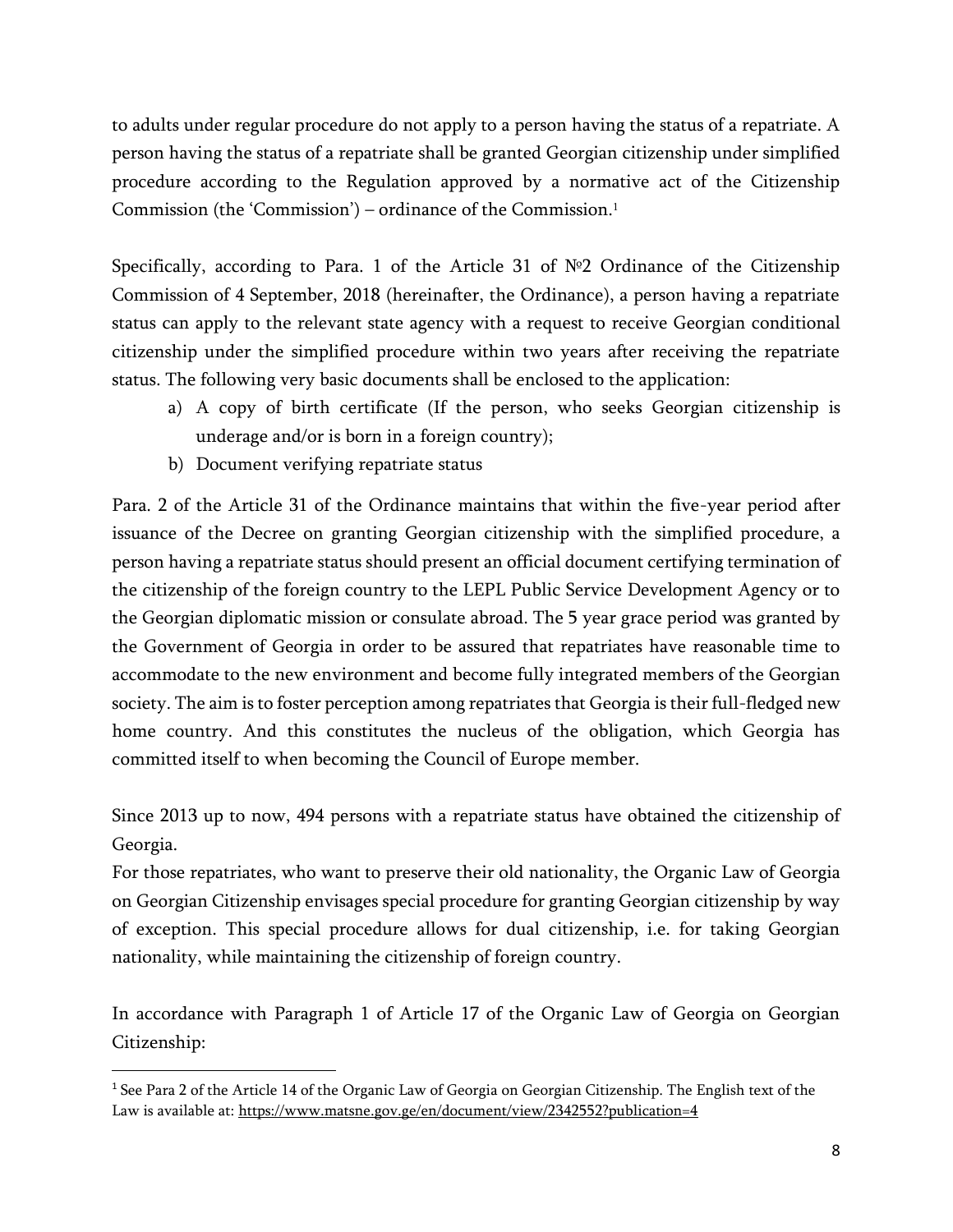- 1. The President of Georgia may grant Georgian citizenship by way of exception to a citizen of another country who has made a contribution of exceptional merit to Georgia. The President of Georgia may also grant Georgian citizenship by way of exception to an alien based on state interests.
- 2. When evaluating the state interests provided for in paragraph 1 of this article, *inter* alia, the following circumstances shall be taken into account:

a) a foreign citizen considers Georgia to be his/her homeland, and he/she or his/her ancestor is:

a.a) a person residing in an occupied territory of Georgia or is internally displaced from the territory;

a.b) a person emigrated in different times for political opinions or for hard social and economic conditions;

3. A person under paragraph 2(a) of this article shall, within the limits determined for granting Georgian citizenship by way of exception, have knowledge of:

a) the State language of Georgia;

b) history of Georgia and the basics of law.

The legal regulation enshrined in Article 17 of the Organic Law of Georgia on Georgian Citizenship, specifically Sub-para. "a.b" of Para 2 of the Article secures for repatriated Meskhetians the right to obtain citizenship of Georgia without relinquishing citizenship of other countries, including that of Azerbaijan.

# Para. 44

The Ministry of Justice of Georgia states that the quote concerned might create an inaccurate impression that the status and lack of documentation for persons belonging to the Roma, Dom and Lom communities is a massive problem, whereas the people of the mentioned ethnicities, who do not possess citizenship and relevant documents are very few in number. Considering this, the Government of Georgia believes that the quote cited above requires reformulation in order to emphasize that the problem in question is not of a large-scale.

# Para. 45

The Ministry of Internal Affairs of Georgia (hereinafter, referred to as the 'MIA') clarifies that in cooperation with the Council of Europe, a project is currently underway to develop a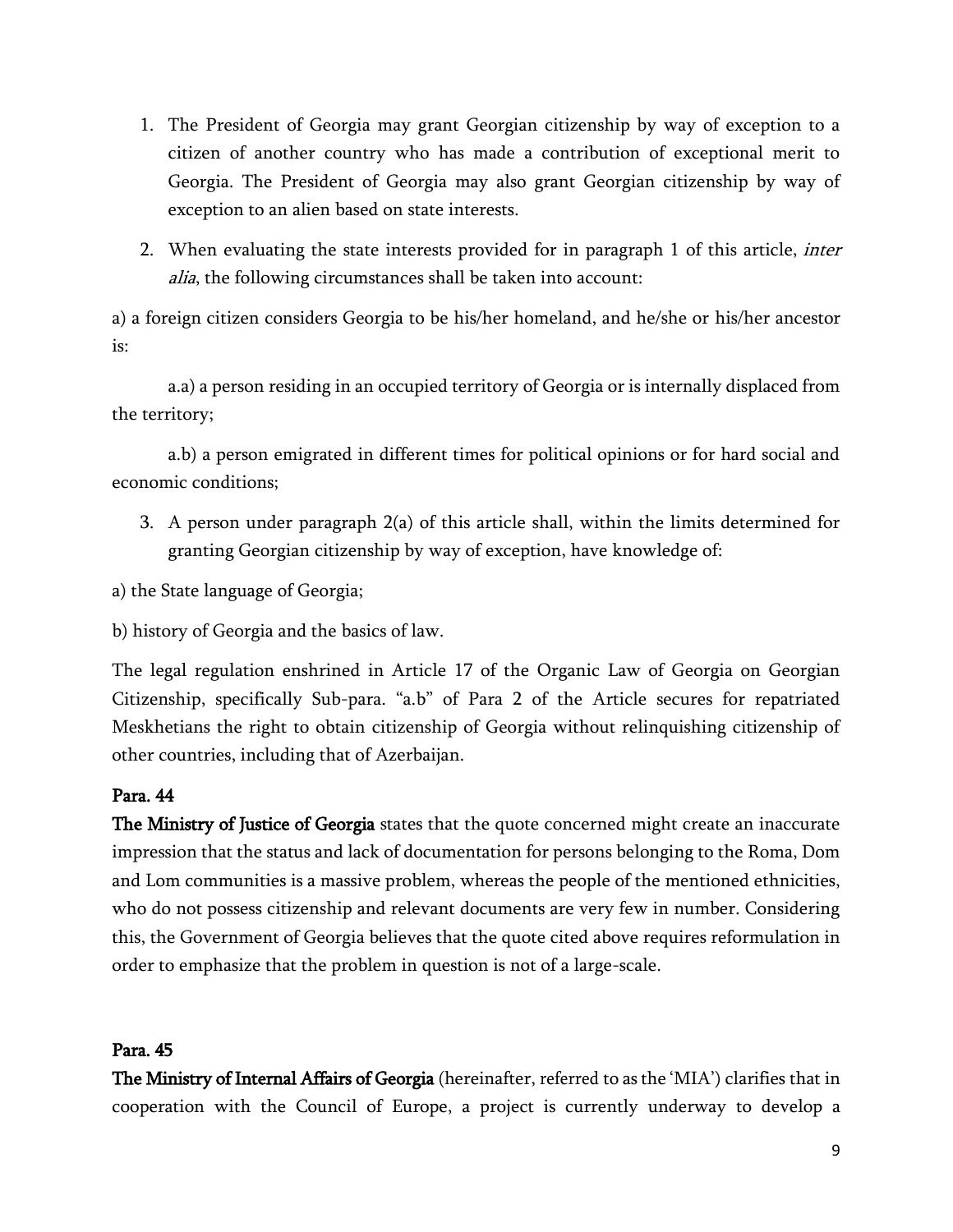methodology of the hate crimes statistic registration. The main aim of the project is to collect statistical data through the common methodology within the justice system (MIA, the Prosecutor's Office and the Court). The project also aims to introduce the concept and the main aspects of hate crime. The project isin line with the objective of the Co-operation Project"[Fight](https://www.coe.int/en/web/tbilisi/fighting-discrimination-hate-crime-and-hate-speech-in-georgia) against [Discrimination,](https://www.coe.int/en/web/tbilisi/fighting-discrimination-hate-crime-and-hate-speech-in-georgia) Hate Crime and Hate Speech in [Georgia](https://www.coe.int/en/web/tbilisi/fighting-discrimination-hate-crime-and-hate-speech-in-georgia)" implemented under the Council of Europe [Action](file:///C:/Users/ettema/AppData/Local/Microsoft/Windows/Temporary%20Internet%20Files/Content.Outlook/NVSL0ZZN/link%20to%20the%20Action%20PLan) Plan for Georgia [2016-2019](file:///C:/Users/ettema/AppData/Local/Microsoft/Windows/Temporary%20Internet%20Files/Content.Outlook/NVSL0ZZN/link%20to%20the%20Action%20PLan) assisting authorities to improve the data collection process.

#### Para. 46

The Office of the State Minister of Georgia for Reconciliation and Civic Equality notes that a large-scale door –to-door information/awareness raising campaigns on antidiscrimination, human rights, ethnic minority rights, women's rights, gender equality, early marriages, domestic violence, trafficking are regularly conducted in the regions of compact settlement of ethnic minorities. Only in 2018 more than 300 meetings were organized; the relevant materials in minority languages were prepared and delivered.

In 2018, within the framework of the project "Youth for Gender Equality", which was implemented by the Office of the State Minister in cooperation with UN Association of Georgia, volunteers - educators held about 200 information meetings in 66 villages in 5 regions (15 municipalities) on domestic violence and early marriages, attended by 6300 beneficiaries.

#### Para. 47

The Office of the State Minister of Georgia for Reconciliation and Civic Equality clarifies that integration of Roma is one of the priority directions of civic integration strategy. In this regard, a series of initiatives were introduced and concrete actions were implemented. Among them:

- A special Working Group on smaller ethnic minorities, among them Roma, was established within the State Inter-Agency Commission. This format of communication with participation of civil society actors and ethnic minority, also Roma, representatives implies discussions/consultations on the issues of smaller minority groups, preparation of recommendations to relevant agencies;
- Special educational sub-program "Supporting Social Inclusion" which aims at integration of children, also Roma children, into formal education was launched. Within the program, educational clubs are introduced where Roma children together with ethnic Georgian peers carry out various educational and cultural activities, including Georgian language classes. As an outcome of the program, the number of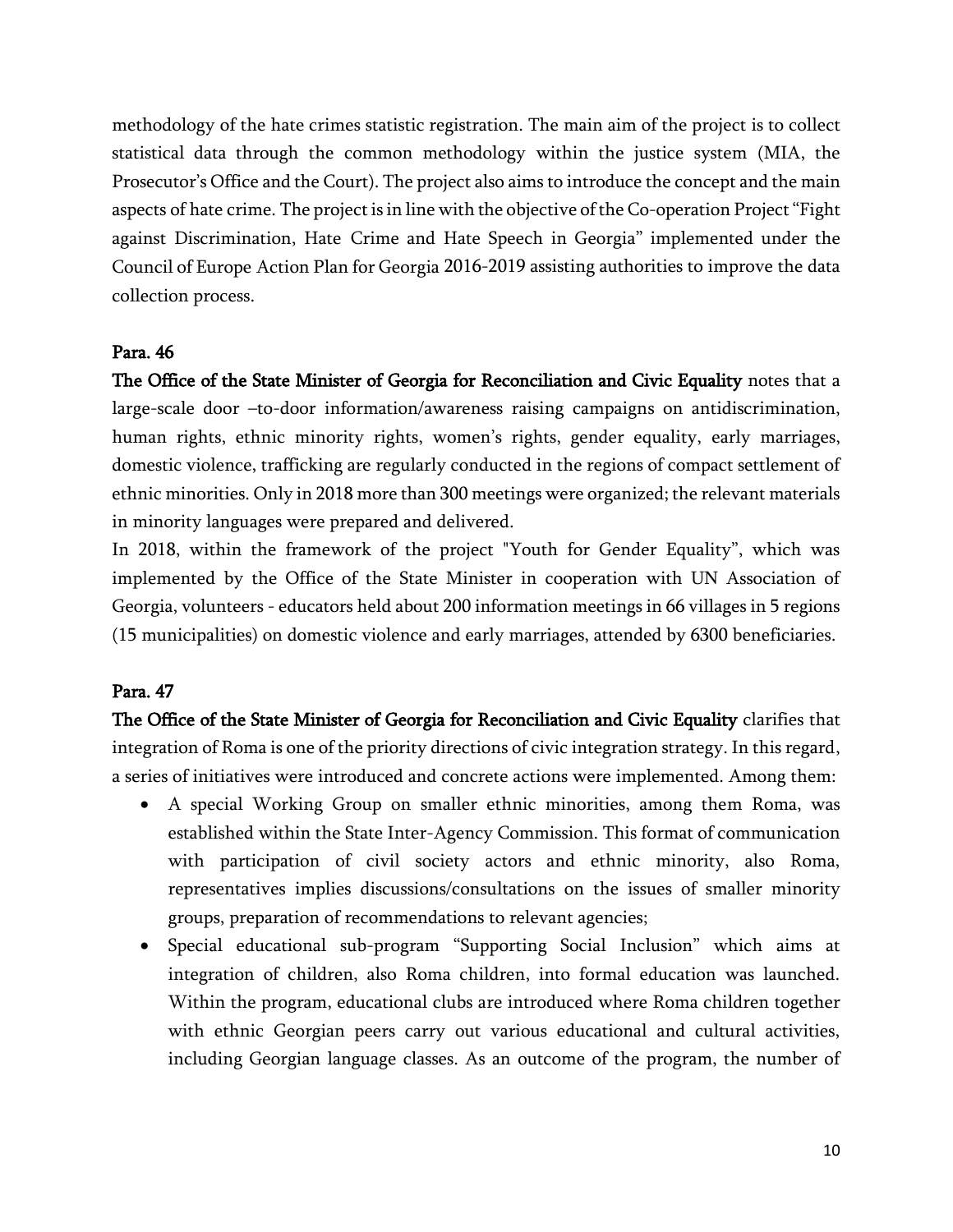children studying Georgian language has significantly increased, also the number of Roma children attending public school increased up to 289;

- Information/awareness raising meetings on educational issues, state programs and services, women's rights and domestic violence are conducted for Roma population;
- The process of registration of Roma and granting appropriate legal status is in progress. Roma population is also provided with judicial consultation for free.

The Ministry of Justice of Georgia clarifies that the special Working Group composed of the representatives of all relevant ministries, international organizations and NGOs working on problems of children was established by the Inter-Agency Council on Combating Trafficking in Persons in November, 2014. The purpose of the working group was to identify main threats faced by children working and living in the streets and to propose effective measures to tackle with these threats. Legal amendments were elaborated by working group addressing the main problems related to children living and working in the street and aim, *inter alia*, to enhance the legislative framework on the identification of children and providing them with identification documents. The draft legal amendments were approved by the Anti-Trafficking Inter-Agency Council and by the Parliament of Georgia in August 2016, in which the concept of "homeless children" have been introduced. For the purpose of issuing identification documents free of charge for the homeless children and victims of violence, the LEPL Public Services Development Agency has introduced a relevant legal framework.

## Para. 48

The Office of the State Minister for Reconciliation and Civic Equality notes that the Law of Georgia "On Repatriation of Persons forcefully sent into exile from the Soviet Socialist Republic of Georgia by the Former USSR in the 40's of the 20th Century" adopted on 11<sup>th</sup> July, 2007 has created the opportunity for deported Meskhetians and the ancestors to apply for granting repatriate status in accordance with the established rules, which would be a precondition of granting Georgian citizenship in a simplified manner. The law envisages and considers the principles of restoration of justice and dignified and voluntarily return. Hence, persons granted repatriate status are able to arrive and settle in Georgia in accordance with respective Georgian legislation. The right to arrive to Georgia with the purpose of permanent residency is not limited to the persons granted repatriate status and is available for every deported Meskhetian and their ancestors without repatriate status in the framework of the law of Georgia on "the Legal Status of Aliens and Stateless Persons". Return is individual decision and the State ensures relevant legislation to be in place for those who are willing to do so.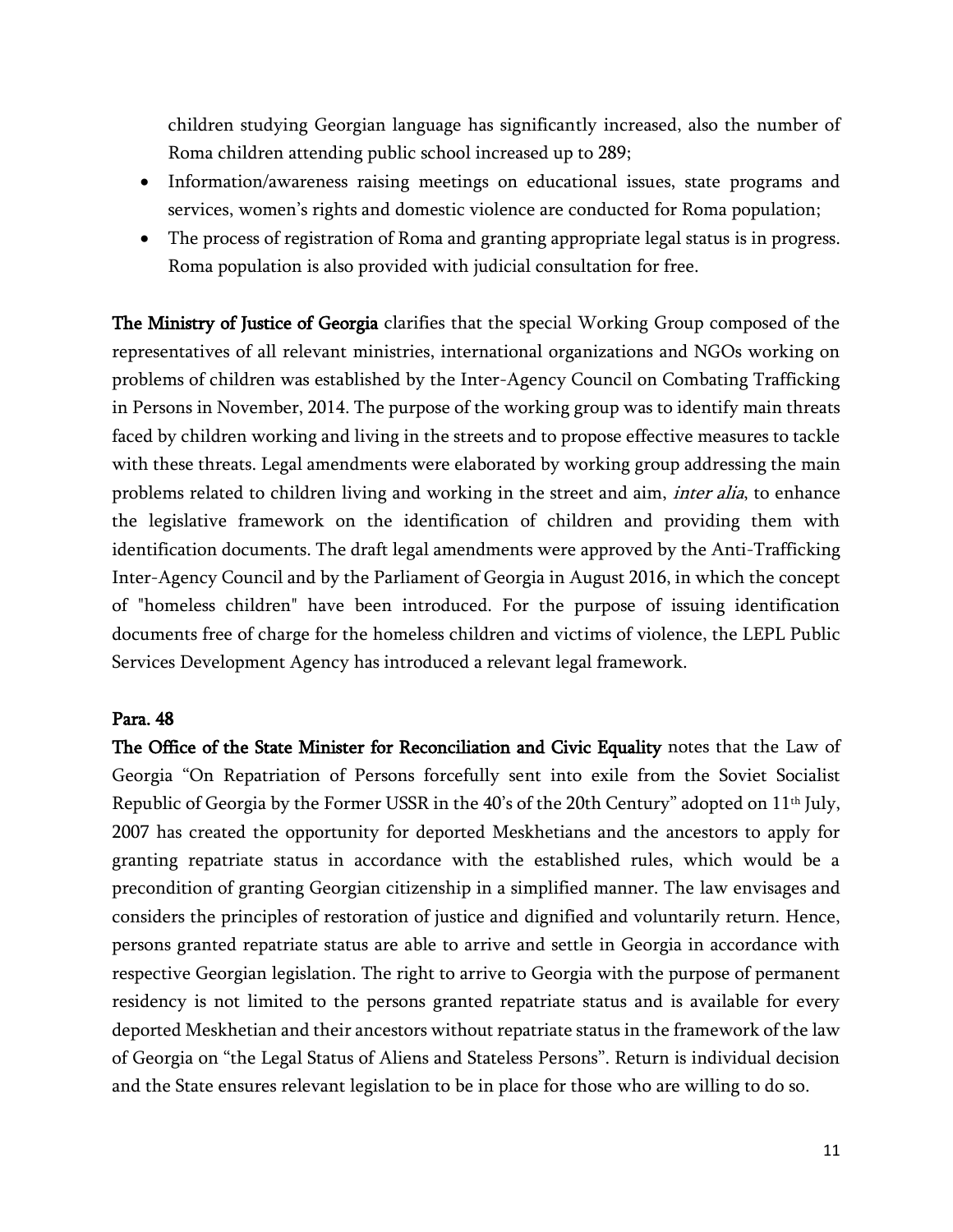Also, the Office of the State Minister urges the Advisory Committee to take into consideration the Para 35 of the Information note by the co-rapporteurs on their fact-finding visit to Tbilisi (28 to 30 March 2017), Honouring of obligations and commitments by Georgia, Committee on the Honouring of Obligations and Commitments by Member States of the Council of Europe (Monitoring Committee), which states that "the small number of repatriates, despite the number of applications granted, highlights the fact that actual repatriation is a complicated and time-consuming process during which applicants face different hurdles and considerations, many of which are outside of what can be reasonably considered to be the responsibility of the Georgian authorities. It would therefore not be correct to wait for each single successful applicant to have repatriated to Georgia before the Assembly could consider that Georgia has fully honoured this accession commitment".

# Paras. 54, 56

The Ministry of Education, Science, Culture and Sport of Georgia clarifies that within the framework of the program "Promotion of Culture" competition "Promotion of Creative Activities for the Preservation of Identity of Ethnic Minorities" was held. 10 applications were submitted to the Ministry and 6 projects were awarded:

1. "Henryk Hryniewski - 150" by National Museum of Georgia (implementation period: 1 June-30 November, 2019). The project aims at preparing and publishing a bilingual book-album about the life and work of Polish artist Henryk Hryniewski who lived in Georgia;

2. "Georgian-Armenian-Russian-Azerbaijani Cultural Relations on the example of Multinational Georgia-the Florensky Family" by the State Museum of Theater, Music, Cinema and Choreography - Art Palace (implementation period: 15 June -15 November, 2019) which aims at publishing catalogue of the heritage of the Florensky Family and organizing exhibition "Multinational Georgia- the Florensky Family example";

3. "Ossetian Tales, Bilingual, and Illustrated Edition" by "Caucasian Mosaic" (implementation period: 15 May - 30 November 2019). The project aims at continuation of Georgian-Ossetian literary traditions. 250 books will be published within the framework of the project;

4. "Sara Bara Bzia Bzo or I Love You" by Tbilisi Nodar Dumbadze Professional State Youth Theatre (implementation period: 15 May- 1 November 2019). The project aims at writing a play on the motifs of Abkhazian folk tales "Sara Bara Bzia Bzo or I Love You", which will be performed on the big stage of Youth Theatre;

5. "Recording works of ethnic minorities living in Georgia in Azerbaijani and Armenian languages as audio books" by Abkhazian Blind and Deaf Union – Hera (implementation period: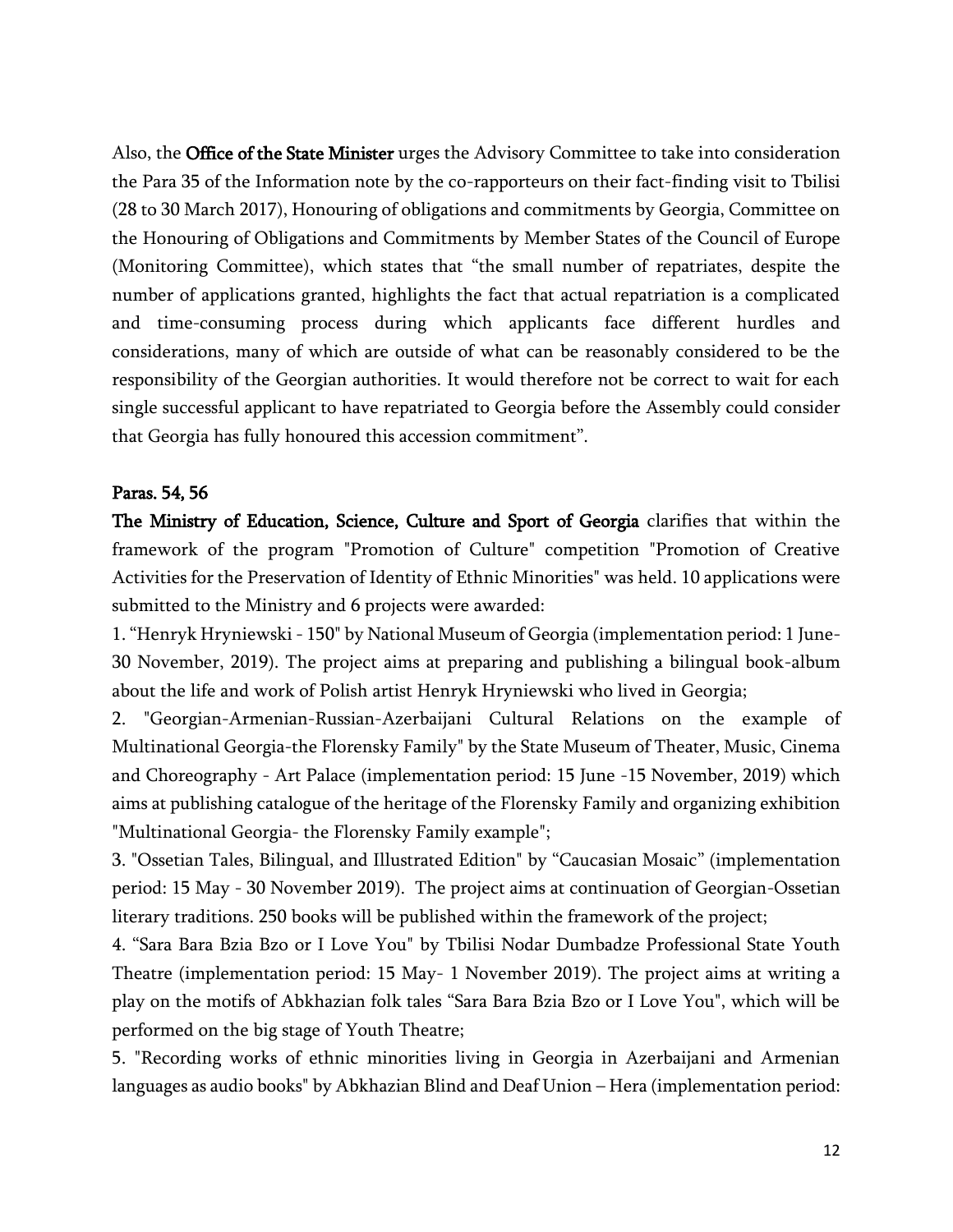1 June -31 August 2019). The project aims at recording audio books in ethnic minority languages (Azerbaijani and Armenian) in Georgia as a compact disk. Within the framework of the project 200 audio books will be issued;

6. Hovhannes Tumanyan -150" by the Georgian Diocese of the Armenian Apostolic Orthodox Holy Church (implementation period: 1 June - 1 December 2019). It aims at publishing bilingual jubilee collection of Armenian poet Hovhannes Tumanyan with new translations. Within the framework of the project, 500 books will be published.

Within the framework of the priority -Access to Culture and Cultural Diversity the project "Supporting Diverse Georgia" was implemented by Giorgi Leonidze Georgian Literature Museum (implementation period: 22 April - 2 November 2019). The project aims at promoting integration of ethnic minorities living in Georgia, raising awareness of young people and further development of creative skills. Within the project cultural and educational events will be held in 3 regions: Kvemo Kartli, Samtskhe-Javakheti and Pankisi Gorge.

## Para. 58

The Office of the State Minister of Georgia for Reconciliation and Civic Equality clarifies that the activities planned in Annual Plans within the promotion of tolerance strategic goal cover implementation of educational programs/projects, in particular, information/awareness raising visits of schoolchildren to the state agencies, presentation of audio theater performances; presentation of books, organization of seminars, public lectures and round tables for schoolchildren and students. Intercultural and tolerance issues are introduced in Civic Integration textbooks at schools and this component is integrated into teacher's professional development programs.

## Para. 61

The Ministry of Internal Affairs of Georgia (MIA) notes that ensuring human rights protection is one of the key priorities of the MIA. It requires special efforts to implement sensitive approaches in parallel with providing effective response to the crime. For this reason, in January 2018, the Human Rights Protection Department was established under the MIA. This new department aims to ensure prompt response and effective investigation of domestic violence, hate crime, violence against women, trafficking and crimes committed by/towards minors. The Human Rights Protection Department of the MIA monitors all criminal cases that may involve hate motives. As a result of successful cooperation among the territorial units of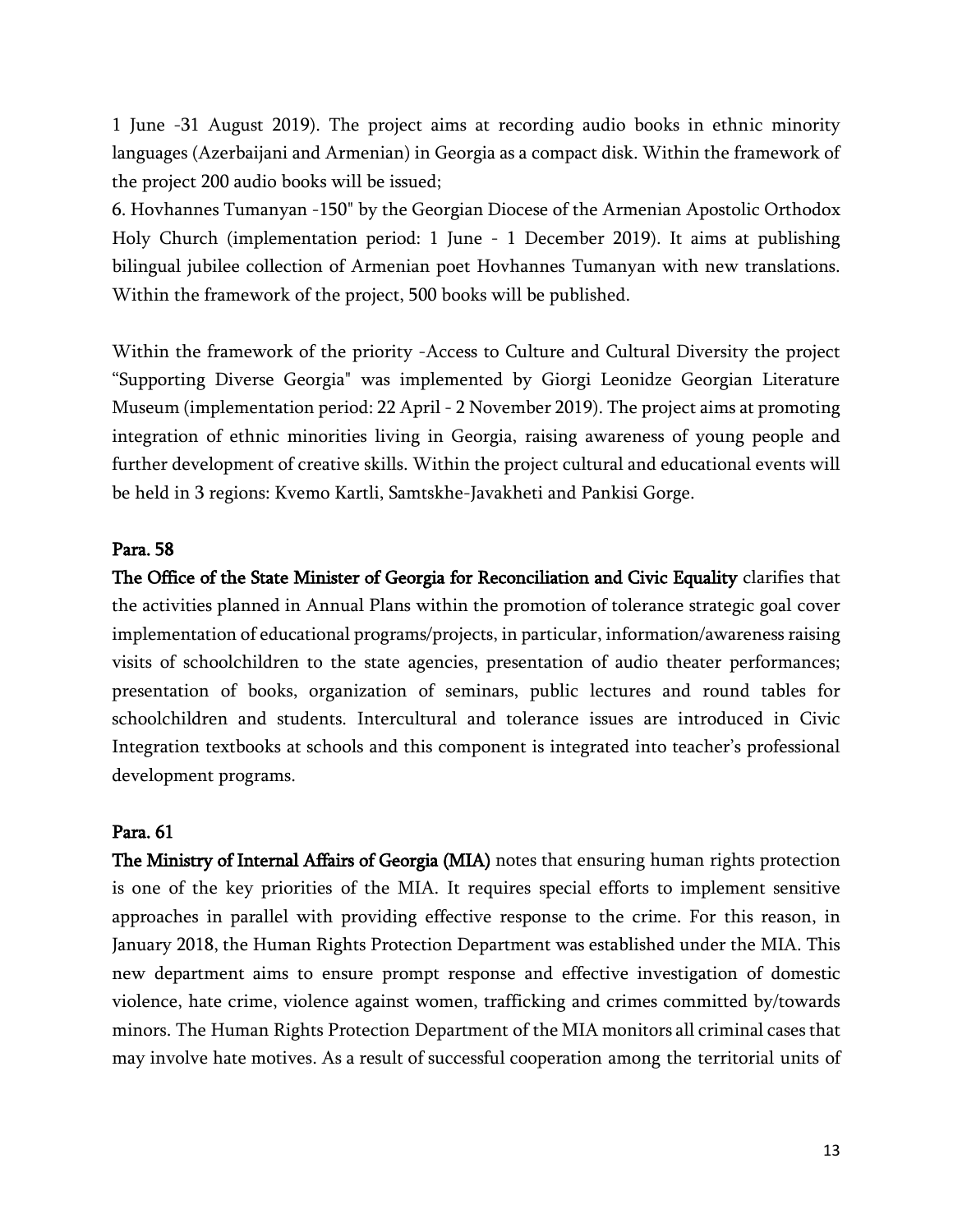the Ministry and the mentioned department, in 2018 the indicator for identifying hate motive is improved.

In 2019, the effective work undertaken by the Department led to its enlargement and transformation into Human Rights Protection and Quality Monitoring Department ensuring high-level protection of human rights as well as improved quality of investigation in crimes committed against health and life

The specialization process has been started in the MIA. During 2018, in cooperation with the Public Defender's Office, two 3-days long trainings on hate crime were conducted for 50 police officers. Moreover, the MIA implements the TAHCLE (Training against Hate Crimes for Law Enforcement) Program together with the OSCE ODIHR. Based on the agreement between the Ministry and the OSCE ODIHR, the TAHCLE program has been developed jointly by the Human Rights Protection and Quality Monitoring Department, the Academy of the MIA, the Prosecutor's Office, the Public Defender's Office and relevant NGOs.

TAHCLE is a program aimed at increasing the knowledge and skills of police to investigate hate crimes, which includes hate crimes against national and ethnic minorities. Within the frames of the program, the TAHCLE curriculum on hate crimes was translated and adapted for Georgia and the relevant training for Trainers was conducted. Next step is to train Georgian police officers according to the curriculum. This program is being implemented.

Together with the Council of Europe the training module "Policing Hate Crimes against LGBTI persons" was developed. The training module aims to raise awareness, and increase sensitization of the investigators toward minorities. Cascade trainings will be conducted during the year 2019 and all investigators will be trained with the above-mentioned programs throughout Georgia.

Apart from increasing the effectiveness of the investigation of hate crimes, one of the priorities of the Ministry is the insurance of the right to expression. The vivid examples are the rallies held by the representatives of minorities throughout 2018, during which the MIA maintained safety of the members of the rallies and availed them with the possibility freely express their opinion. Moreover, the persons exerting violence were arrested immediately.

## Paras. 61, 63, 67

The Ministry of Internal Affairs of Georgia additionally notes that the MIA Academy is the only institution in Georgia that is responsible for police education. The Academy makes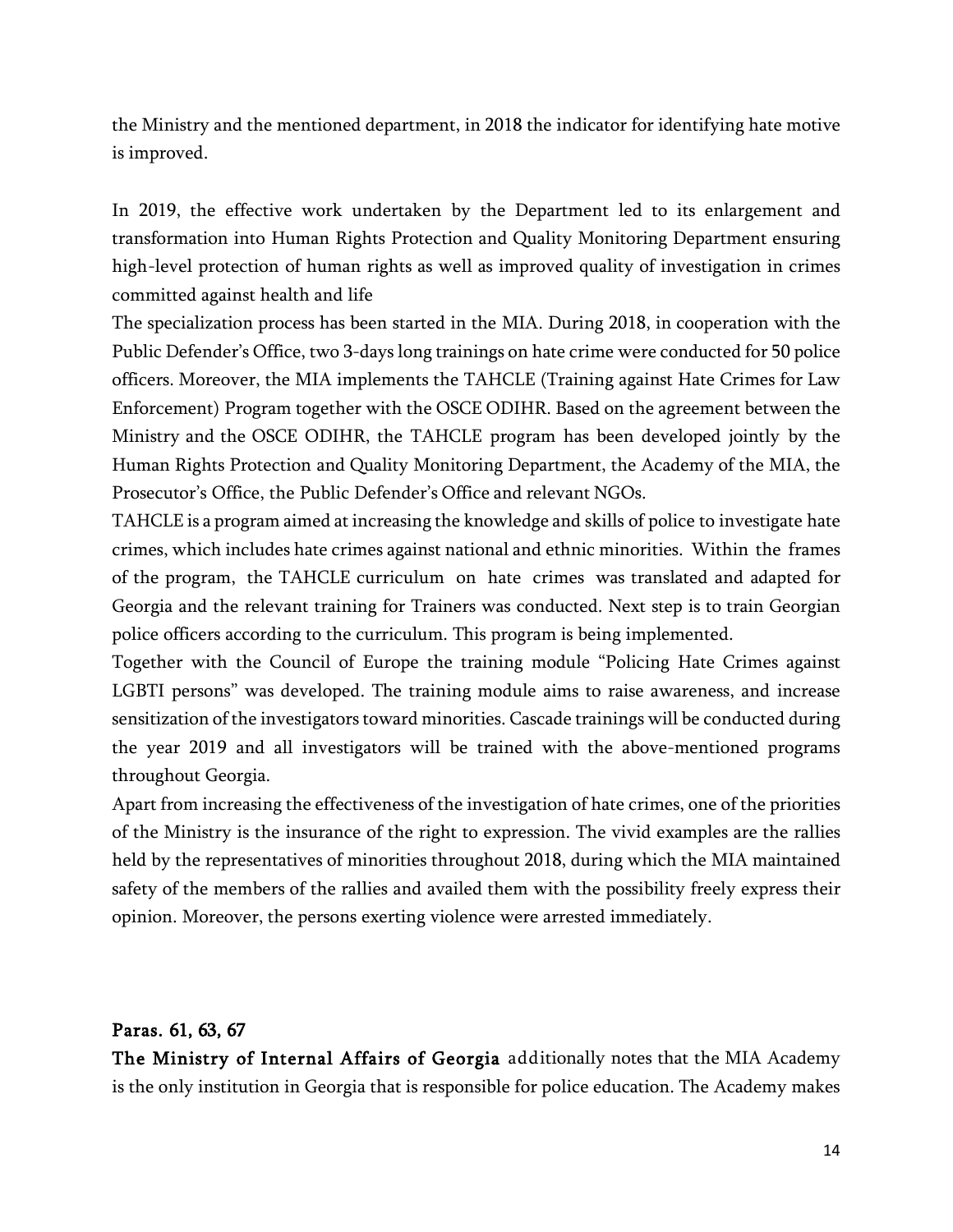special emphasis on discrimination in its basic and re-training courses. Discrimination as a course is delivered as a part of human rights module and covers the following topics:

- Different grounds of discrimination;
- Direct and indirect discrimination;
- International and national legislation of prohibition of discrimination;
- Hate crimes:
- Positive and negative obligations of state.

Since 2018, basic courses of the MIA Academy include separate module on policing in diverse society. In this module, police officers get the information about different ethnic groups residing in Georgia and learn the techniques to overcome barriers in communication. The module is in the process of updating within the frames of Council of Europe project "Fighting Discrimination, Hate Crime and Hate Speech in Georgia" to be more in line with the current international standards.

## Paras. 63 and 67

The Ministry of Internal Affairs of Georgia clarifies that a Human Rights Protection Department was established in January 2018 in the Ministry of Internal Affairs with the task to monitor investigations of hate crime incidents, identify gaps and propose measures for improvement. The authorities also report that the Ministry of Internal Affairs has trained 44 hate crimes investigators, in cooperation with the Public Defender's Office, in 2016. Similar training took place in 2018.

# Paras. 65, 66, 67, 68; Further recommendations, the third paragraph

The General Prosecutor's Office states that in the beginning of 2016, Recommendation on Hate Crime was created for prosecutors. This Recommendation facilitated establishment of the practice of substantiating the hate motives. On August 17, 2016, a Memorandum on Mutual Cooperation was concluded for three-year term between the Office of the Chief Prosecutor and OSCE Office for Democratic Institutions and Human Rights. Within the framework of this Memorandum since 2017 a so-called PAHCT (Prosecutors and Hate Crimes Training) was held at the Prosecution Service of Georgia (PSG) with assistance of the Democratic Institutes of OSCE. Implementation of this program raised the qualification of the PSG employees in term of investigating hate crimes.

In 2016 trainings on effective investigation of hate-motivated crimes were held for prosecutors and investigators of the PSG. Trainings were hosted by the representatives of the Human Rights Office, OSCE, and Georgian experts.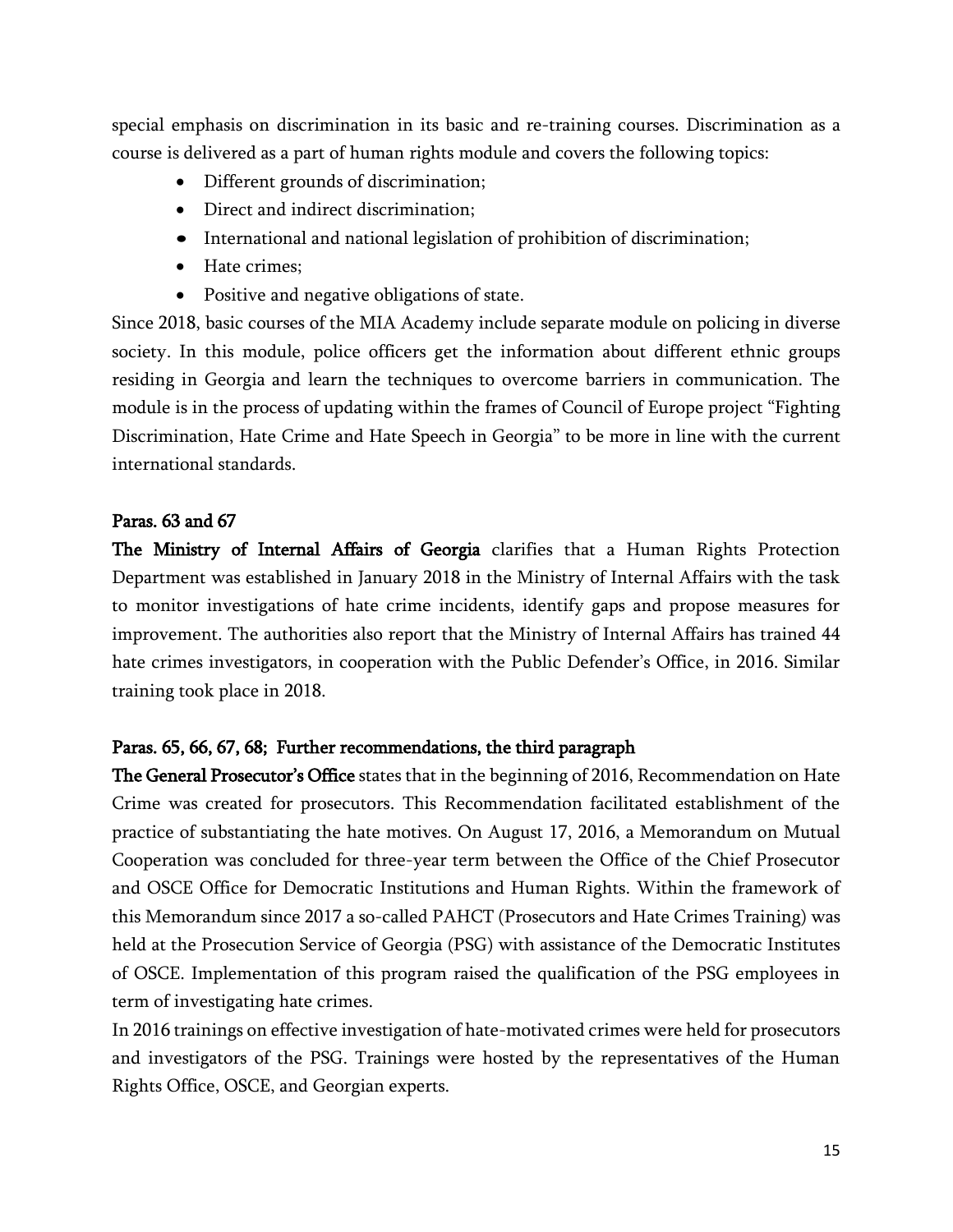In 2016 through the HELP platform prepared by the Council of Europe first distance learning on prohibition of discrimination has been exercised in the PSG. The four-month course has been successfully finalized by 20 prosecutors in October 2016.

In 2017, aiming at the effective implementation of the recommendation elaborated for prosecutors on hate-motivated crimes, a special questionnaire was created, containing the instruction on conducting interview/interrogation of a probable victim, defendant and witness of hate crime. The mentioned questionnaire was sent to the PSG employees, which improved the quality and efficiency of the measures taken for identifying hate motives in criminal cases. Positive steps taken in relation to the investigations of the crimes committed with religious intolerance are also worth mentioning. Namely, in 2017 the Human Rights Unit elaborated a recommendation with the view to facilitate an effective prosecutorial activities on crimes committed with the religious intolerance, which was studied by the expert of the Council of Europe. The recommendation covers the interpretation of articles of the CCG related to religious intolerance, cases of damaging religious premises, legal qualification of verbal abuse and other pressing matters. The recommendation was disseminated within the PSG on August 11, 2017.

Combating discrimination and hate crimes is one of the parts of 2017-2021 Action Plan of Prosecution Service of Georgia. According to the Action Plan, Office plans to carry out monitoring on the implementation of relevant guidelines, continue training for Office managers, prosecutors, investigators and interns, proactively publish information on important cases for media, select specialized prosecutors on hate crimes.

Victim and Witness coordinators who are employees of Prosecution Services of Georgia can be involved in hate crime cases and offer psychological help to the victims in order to make their communication with the law enforcement agencies more convenient. Moreover, they can offer referral mechanisms.

The Prosecution Service of Georgia pays considerable attention to the educational and awareness raising activities on crimes against vulnerable groups, inter alia sexual minorities. In 2016, Chief Prosecutor's Office of Georgia and OSCE Office for Democratic Institutions and Human Rights has achieved the agreement over the Memorandum of Understanding based on which PAHCT (Prosecutors and Hate Crimes Training Program) is implemented within the Prosecutor's Office of Georgia for the term of 3 years.

Based on the given program, in 2017, 2 Training of Trainers (ToTs) were conducted for 24 participants. As a result of given ToTs, certified trainers has trained 4 groups with the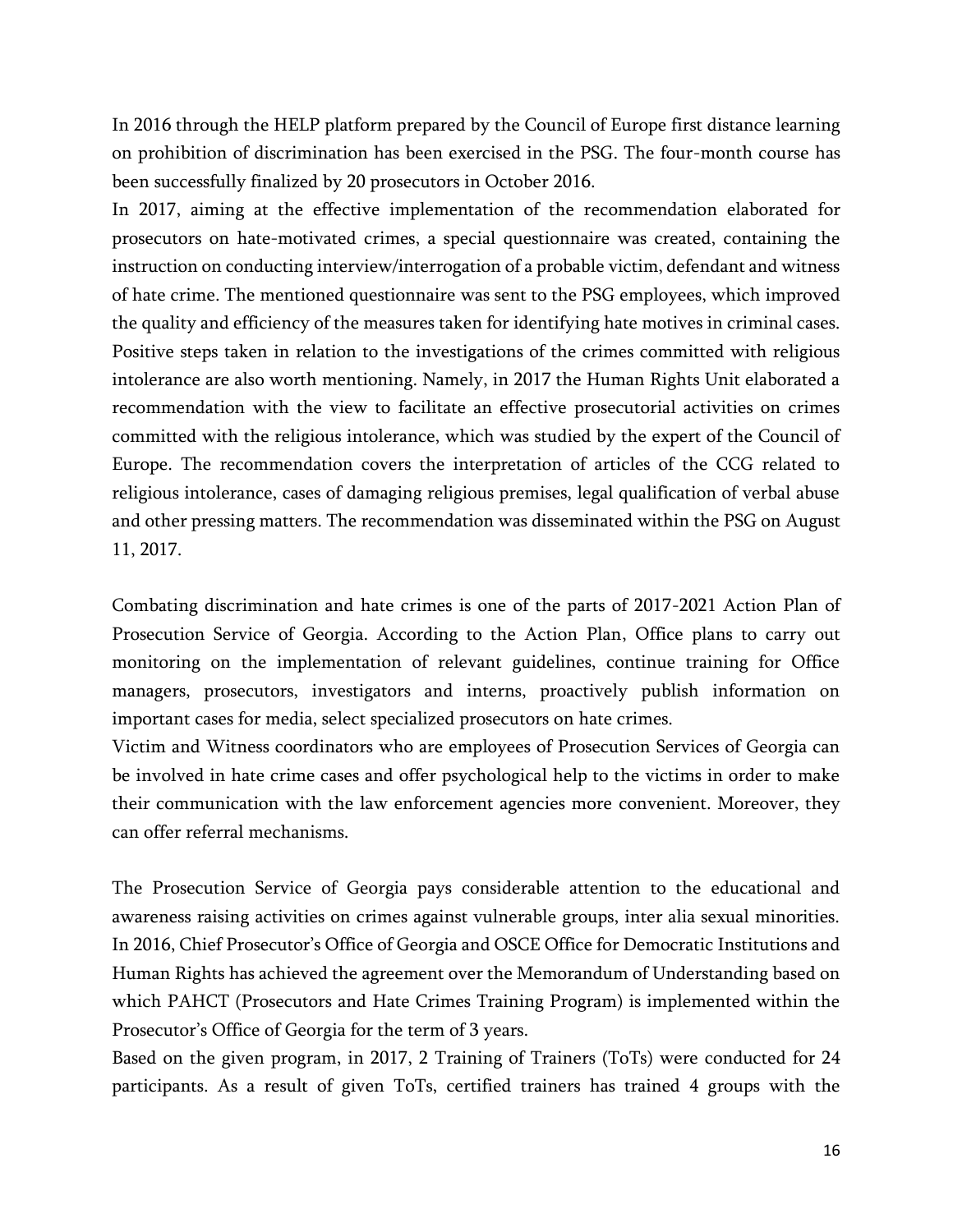participation of 91 individuals. Herewith, with the support of ODIHR and CoE various study visits and ToTs on hate crimes were organized for prosecutors in Poland, UK and France. In 2017, 1 training was conducted for prosecutors with the support of local NGOs, namely Human Rights Education and Monitoring Center (EMC) and Women's Initiatives Supporting Group (WISG) on hate crimes. During the training sessions, discussions went on main concepts of hate crimes, international standards and national legal framework, stereotypes, work with hate crime victims and witnesses, indicators of bias motivation and other important issues were covered.

In parallel of learning activities on hate crimes, numerous trainings were offered on discrimination matters in general. In 2017, totally 257 employees of Prosecution Service were trained on the mentioned topic. Herewith, in order to emphasize the efforts made by the office regarding religious minorities, it should be mentioned that recommendation on the proper qualification of crimes committed with religious intolerance was drafted in 2017 and sent to all employees.

On 6 February 2019 a conference was held at the General Prosecutor's Office of Georgia on the topic of hate crimes. The participants of the conference discussed report on the measures undertaken by the prosecution service of Georgia with regard of combating hate crimes. The analysis of investigation and prosecution of hate crimes committed in 2016-2018 was presented at the conference.

It should be noted, that in 2018 prosecution service conducted specialization, selected prosecutors underwent intensive retraining course and they will deal with hate crimes. Specialization of prosecutors will continue in 2019 and will cover all territorial units of the prosecution service.

In 2018 4 trainings, involving 65 participants, were conducted on the issue of effective investigation of hate crimes for the prosecutors and the investigators of the prosecution service.

Furthermore, in 2018 a training was conducted on the issue of hate crime and hate speech, which involved representatives of the prosecution service, as well as journalists, representatives of the NGOs and Public Defender's Office of Georgia. 35 representatives of the prosecution service and various media organizations participated in the said training.

In 2016 hate motives were studied in 63 criminal cases:

- Sexual orientation element was examined in 4 criminal cases;
- Gender identity element was examined in 20 cases;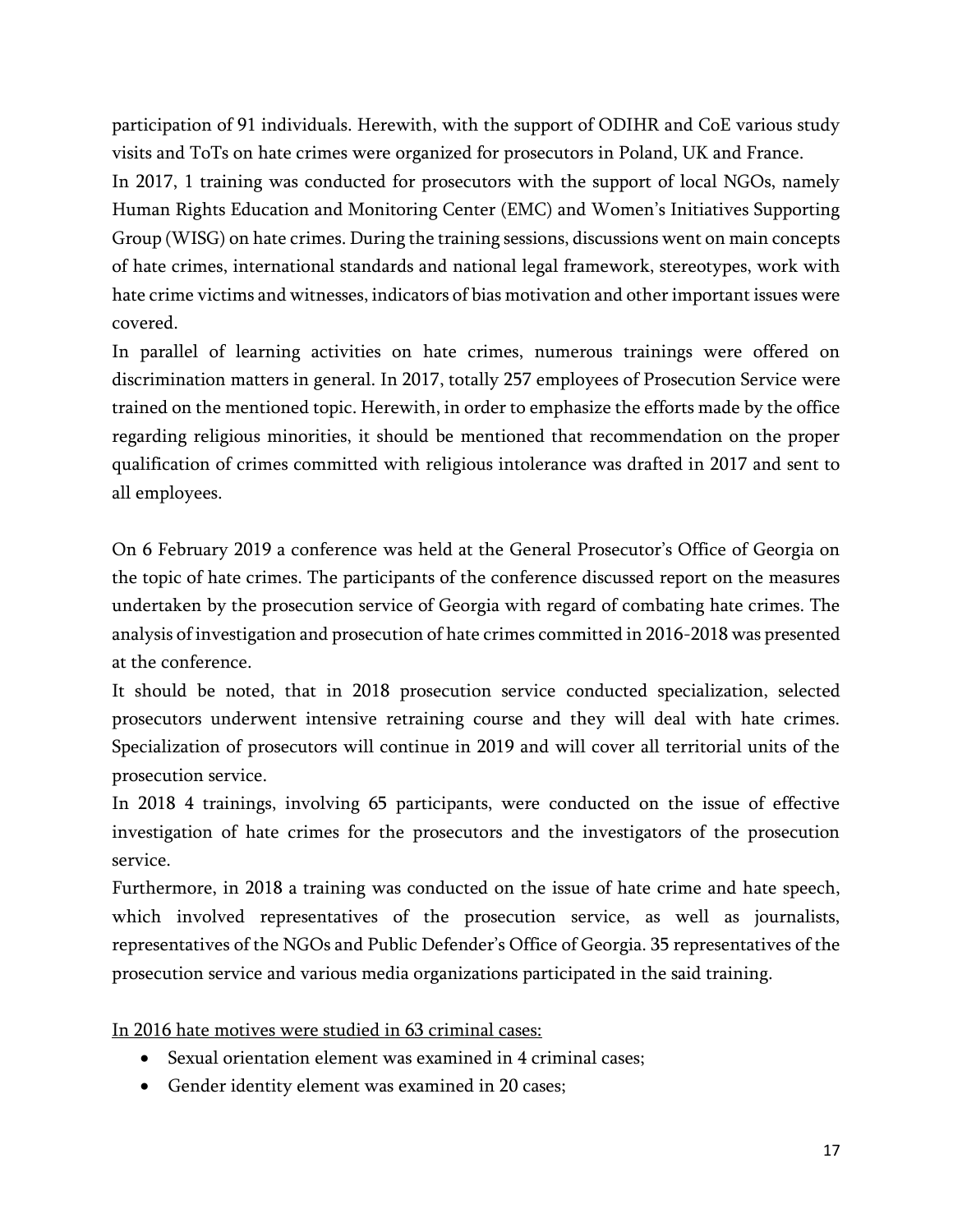- Sex/gender element was examined in 3 cases;
- Nationality element in 1 case;
- Ethnicity element in 3 case;
- Religion element in 27 criminal cases;
- Racial discrimination/ Violation of human equality in 4 cases;
- Hate based on other element in 1 case.

In 2016 criminal prosecutions were launched against 44 individuals for hate-motivated crimes:

- 4 individuals were charged for the crime motivated by sexual orientation;
- 16 individuals were charged for the crime motivated by religion;
- 3 individuals were charged for the crime motivated by sex/gender;
- 4 individuals were charged for the crime motivated by nationality;
- 14 individuals were charged for the crime motivated by racial discrimination;
- In the course of investigation of 3 other cases (1 alleged religion-based, 2 alleged ethnicity-based) hate motivation was not discovered, thus it was not indicated in the indictment decree.

In 2017, hate motives were studied in 86 criminal cases:

- Sexual orientation element was examined in 12 criminal cases;
- Gender identity element was examined in 37 cases;
- Sex/gender element was examined in 25 cases;
- Nationality element in one case;
- Ethnicity element in one case;
- Religion element on 10 criminal cases.

In 2017, criminal prosecutions were launched against 44 persons for hate-motivated crimes:

- Four persons were charged for the crime motivated by sexual orientation;
- Four persons were charged for the crime motivated by gender identity;
- Two persons were charged for the crime motivated by religion;
- 25 persons were charged for the crime motivated by sex/gender;
- Nine persons were charged for the crime committed with other motives (presumably, gender identity – six persons, sexual orientation – one person, religion - two persons).

# In 2018 hate motives were examined in 210 criminal cases:

Sexual orientation element was examined in 28 criminal cases;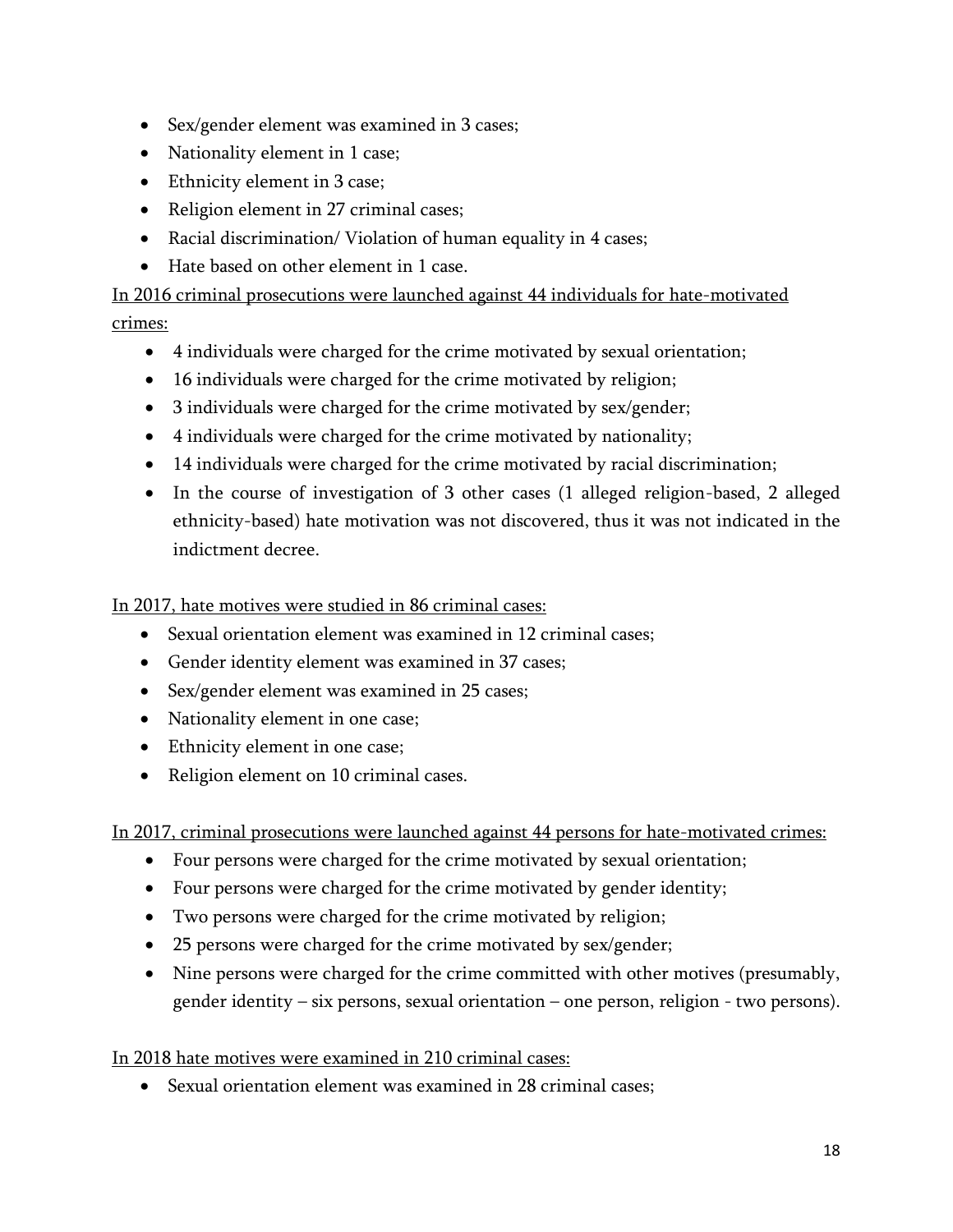- Gender identity element was examined in 29 criminal cases;
- Sex/gender element was examined in 112 criminal cases;
- Nationality element was examined in 6 criminal cases;
- Ethnicity element was examined in 2 criminal cases;
- Race element was examined in 2 criminal cases:
- Religion element was examined in 23 criminal cases;
- Political view element was examined in 4 criminal cases;
- Disability element was examined in 3 criminal cases;
- Hate motive based on other element was examined in 1 criminal case.

In 2018 criminal prosecutions were launched against 151 individuals for hate-motivated crimes:

- 15 individuals were charged for the crimes motivated by sexual orientation;
- 12 individuals were charged for the crimes motivated by gender identity;
- 1 individual was charged for the crime motivated by ethnicity;
- 1 individual was charged for the crime motivated by race;
- 3 individuals were charged for the crimes motivated by nationality;
- 2 individuals were charged for the crimes motivated by religion;
- 111 individuals were charged for the crimes motivated by sex/gender;
- 3 individuals were charged for the crimes motivated by political view;
- 2 individual was charged for the crime motivated by disability;
- 1 individual was charged for the crime motivated by other hate element.

In 2018 81 judgments were rendered on the cases of hate crime, out of which 88% were guilty verdicts and 12% were acquittals. As to other cases, they are pending before the courts.

# Vitali Sapharov Case

The Prosecutor's Office of Georgia has charged Giorgi Sokhadze and Avtandil Kandelakishvili on the fact of premeditated murder of Vitali Sapharov on the grounds of national intolerance, committed as a group. The investigation found that on September 30, 2018, in the vicinity of Alexander Dumas Street in Tbilisi, Giorgi Sokhadze, Avtandil Kandelakishvili and Vitali Sapharov picked up a quarrel, when Giorgi Sokhadze and Avtandil Kandelakishvili learnt that Vitali Sapharov was Jewish and defender of ethnic minority representatives. As a result of the above mentioned, they got deeply irritated and as a result of generated hate on the national grounds, in order to intentionally kill him Avtandil Kandelakishvili inflicted multiple injuries to Vitali Sapharov in various parts of the body with knife. When Vitali Sapharov tried to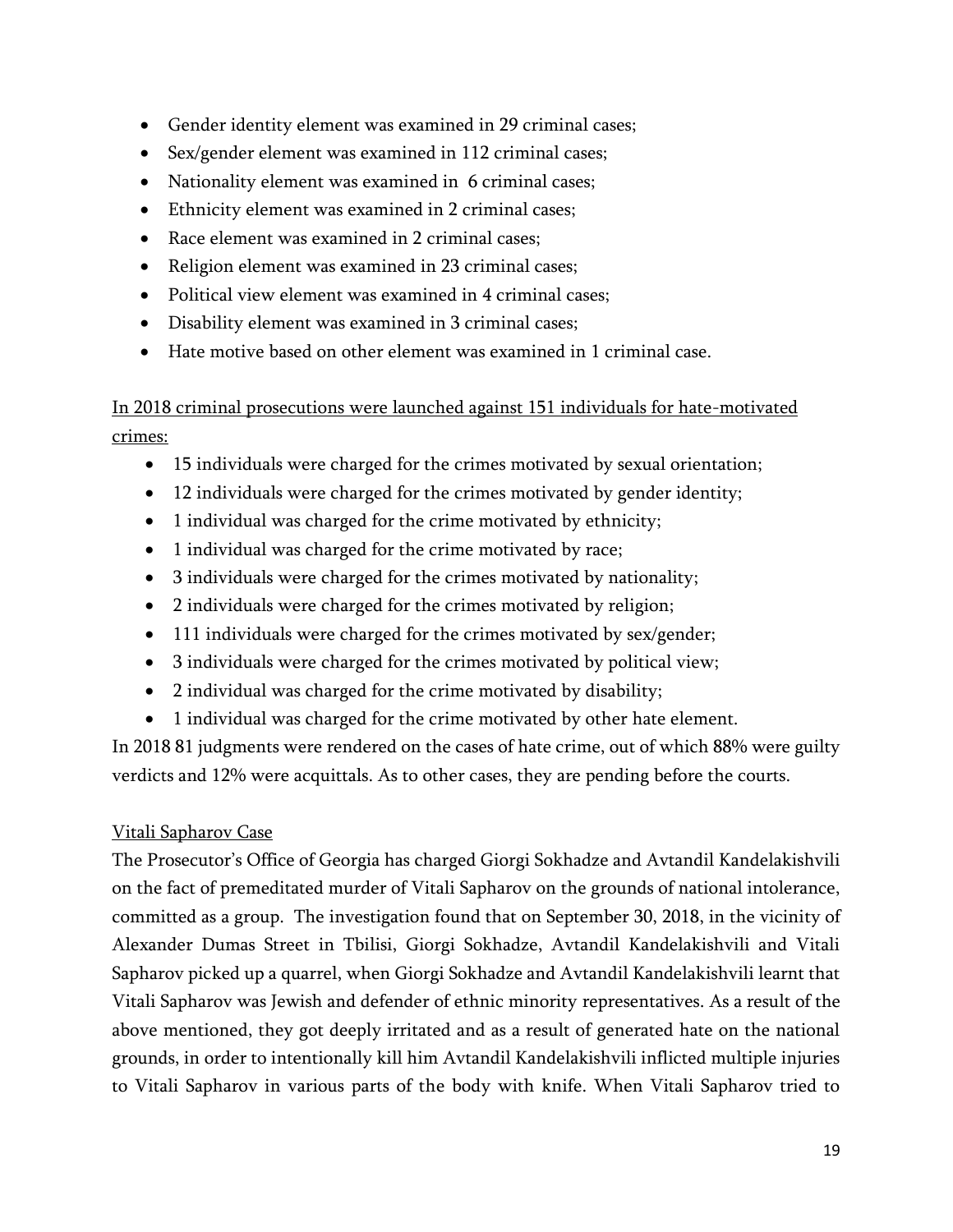escape, Giorgi Sokhadze grabbed him from behind in order to intentionally kill him and started severely beating him with a brass-knuckles, at the same time Avtandil Kandelakishvili continued stabbing Vitali Sapharov with a knife. Vitali Sapharov died before he was hospitalized due to the received injuries. With the judgment of Tbilisi city court both defendants were found guilty and sentenced to 15-15 years in prison.

## Temirlan Machalikashvili case

Investigation Unit of Tbilisi Prosecutor's Office is investigating case of alleged exceeding official powers against Temirlan Machalikashvili during the special operation carried out in Pankisi Gorge, crime prescribed under article 333 §3 (b) of the Criminal Code of Georgia. Temirlan Machalikashvili's family members, lawyers and experts invited by them were given opportunity to consult the case file of the ongoing investigation in full manner 5 times, to express their position about the investigation and request accomplishment of specific investigative measures and forensic examinations. Investigative actions are being conducted intensively.

#### Hooliganism and racial discrimination committed as a group

On 14 July 2017, intolerant protests so called "Georgian March" were organized by far-right groups in Tbilisi, contesting the presence of migrants. These ultranationalist groups made intensive use of social media to spread hate speech based on xenophobia and homophobia. After the protest, which led to the ransacking of a restaurant owned by persons of non-Georgian background, 12 individuals, including 7 minors were charged with committing racial discrimination committed using violence or threat of violence dangerous for life or health and committed as a group and committing hooliganism committed as a group and committed using other object as a weapon. With the judgment of Tbilisi City court all defendants were acquitted of all charges. Prosecution has lodged an appeal and the case is pending before Tbilisi Appellate Court.

#### Sheikh of muslims

Investigation unit of Tbilisi Prosecutor's Office is investigating case of alleged exceeding official powers against former Sheikh of muslims of all Georgia. A quantity of investigative actions were carried out. For the moment no charges were brought on the case and nobody has been granted victim status. Investigation is pending.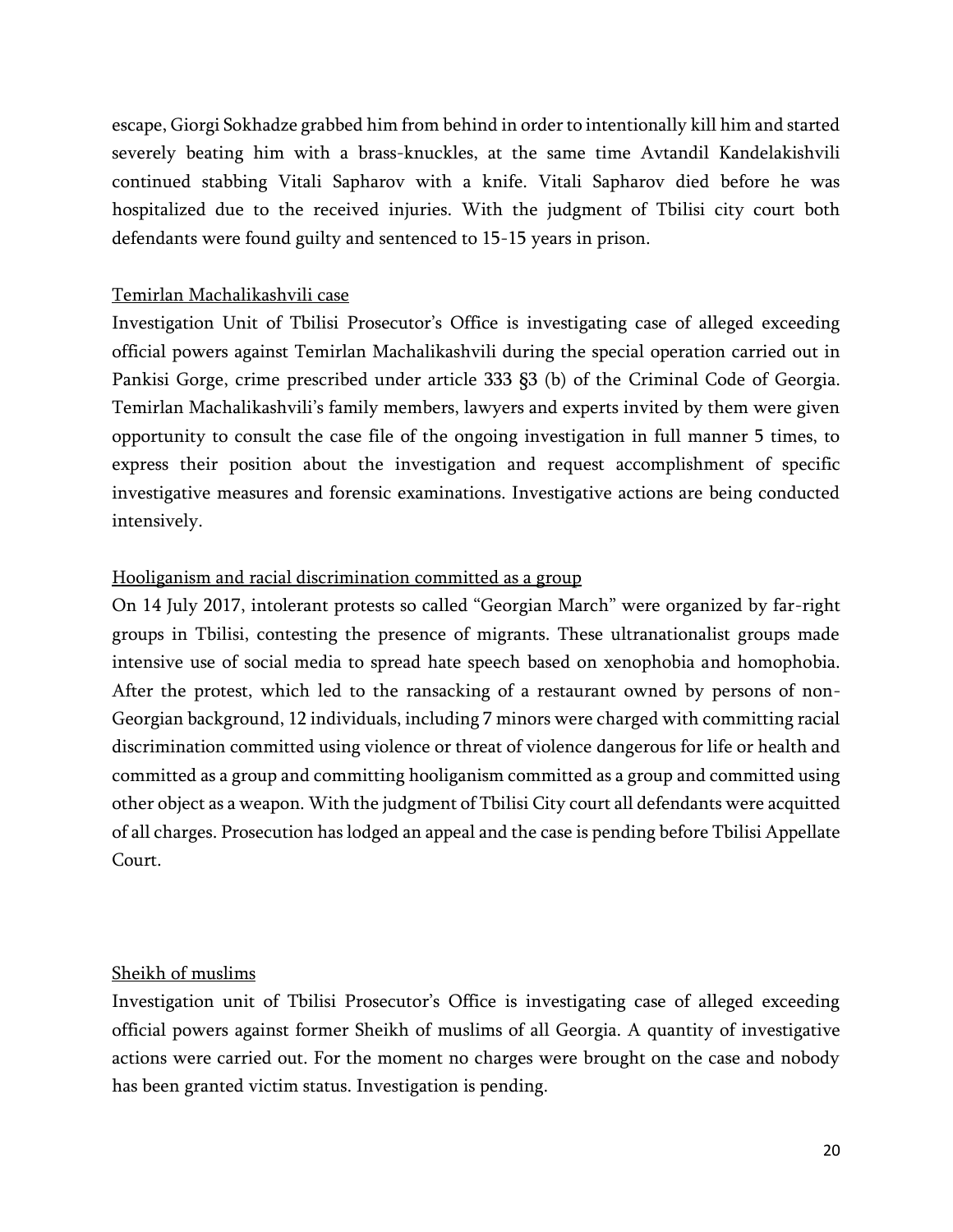#### Para. 68

The Ministry of Internal Affairs of Georgia clarifies that according to the data of Prosecutor's Office of Georgia, in 2017 criminal prosecution for hate- motivated crimes was initiated against 44 persons. In 2018, 151 persons were charged with hate- motivated crimes. These data exceed the previous year's data and it demonstrates that the efficiency of police work has increased. Representatives of the Human Rights Protection and Quality Monitoring Department closely co- operate with the organizations working on the rights of minorities. Allegations and notices are received on a daily basis from them.

Awareness raising and change of attitude on the side of police officers is one of the priorities of MIA. Based on that, during 2018 MIA conducted number of trainings and actively implements training- programs in cooperation with the international organizations.

It is noteworthy that Public Defender in 2018 annual report on equality and discrimination assessed establishment of the Department of Human Rights Protection and Quality Monitoring Department in the MIA of Georgia as a very important step made towards the fight against crimes committed on the discriminatory grounds.

#### Para. 69

The Ministry of Internal Affairs of Georgia clarifies that in the framework of the ongoing reforms, the MIA is determined to improve police approach toward the minority and crimes committed on the base of discrimination and/or hate crime. Activities of the police is regularly monitored by General Inspection of the MIA, which is responsible body for internally revealing and disciplinary sanction the wrongdoings by the police. The efficiency of the General Inspection is illustrated in numbers of the imposed sanctions for improper fulfilment of service available, what is regularly published on the Ministry's web page.<sup>2</sup>

The General Inspection operates the hotline (126), supporting effectiveness of control by the civil society over the MIA. Application of such communication means support by the population to the process of revelation and consequential response to any and all violations or disciplinary norms, and improper performance of service duties by law enforcement officers.

## Paras. 78, 79

 $\overline{\phantom{a}}$ 

<sup>&</sup>lt;sup>2</sup> <https://info.police.ge/page?id=234>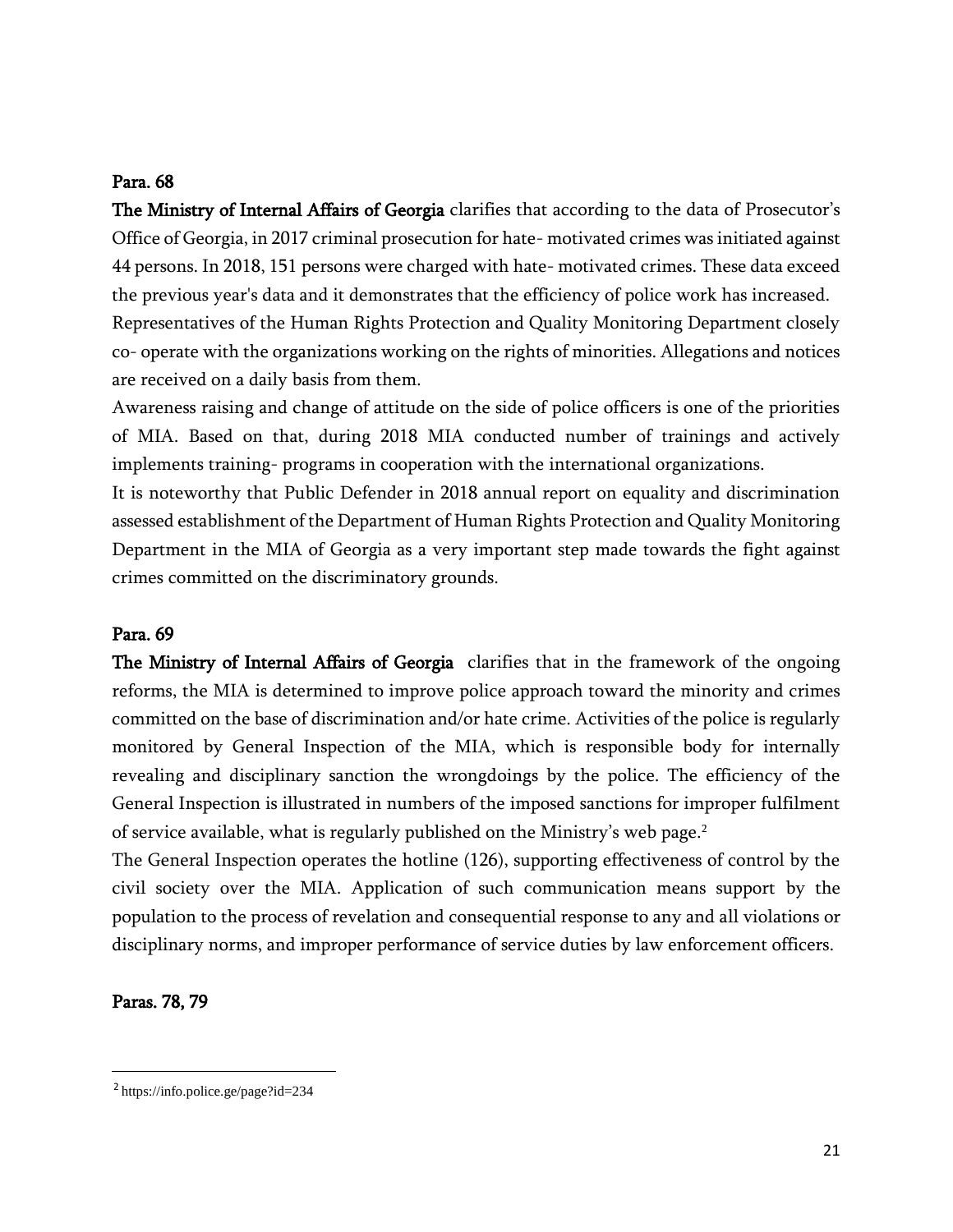The State Agency for Religious Issues of Georgia notes that tax privileges are provided through the Tax Code of Georgia. The norms of the Code, which envisaged tax privileges for the Georgian Orthodox Church, became the subject of discussion of the Constitutional Court of Georgia. The hearing of the mentioned constitutional complaint was completed on July 3, 2018. On January 1, 2019, the Constitutional Court decision came into force, with which the claim was satisfied and the exemption from VAT without the right of deductions affected the construction, restoration and painting of temples and churches of all religions. Based on the above mentioned, we can conclude that the tax code norms which envisage tax privileges for religious associations have been revised by the Constitutional Court and fully comply with the Constitution of Georgia and the Constitutional Principle of Equality.

# Para. 80

Parliament of Georgia clarifies that the Human Rights and Civil Integration Committee of the Parliament of Georgia actively works to address the problems facing the religious confessions. The Committee has set up a working group where all interested parties and stakeholders have an opportunity to present their opinion on the matters related to the freedom of religion. The representatives of various religious confessions, executive bodies, NGOs, Public Defender's Office and as well as public are involved in the working group. The objective of the working group is to work on the issues related to the realization of freedom of religion by the confessions presented in Georgia.

The State Agency for Religious Issues clarifies that Article 1509 and 15091 of the Civil Code of Georgia gives full freedom to religious associations to choose their legal status. In particular, religious associations are registered as legal entities of public law (LEPL) and as a legal entity of private law, and may also conduct activities as unregistered unions. In cooperation of these religious organizations and the religious agency the Inter-Religious Council has been created and is being operating where almost all religious communities in Georgia participate. Namely:

- Georgian Orthodox Church
- Administration of Muslims of All Georgia
- Apostolic Administration of the Caucasus
- Armenian Apostolic Orthodox Church
- Jewish Union of Georgia
- Evangelical-Lutheran Church of Georgia
- Evangelical-Protestant Church of Georgia
- Evangelical Faith Church of Georgia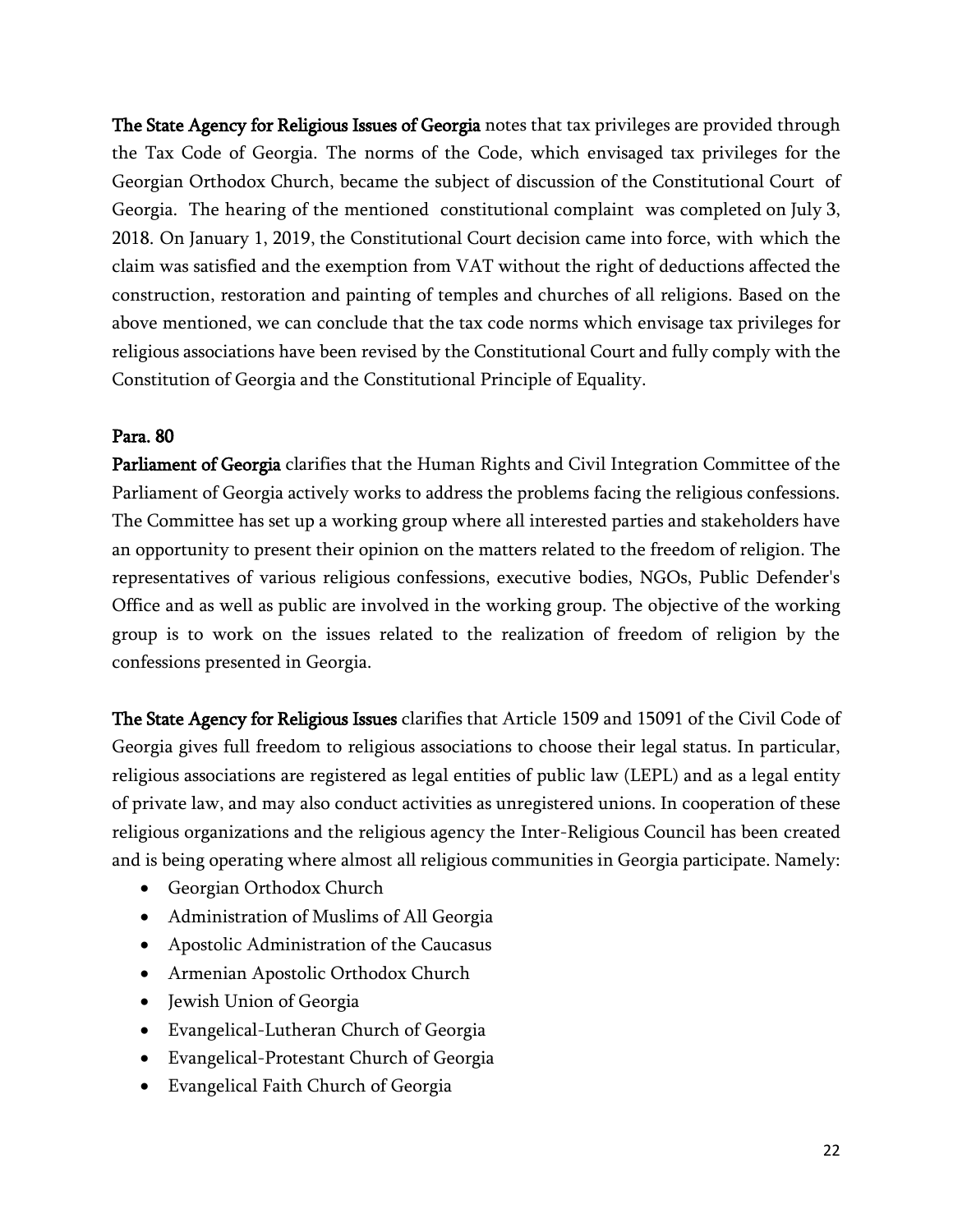- International Society for Krishna Consciousness
- Spiritual Assembly of Yazidis of Georgia
- International Baptist Church of Tbilisi
- Union of Evangelical Christian Baptist Church of Georgia

Meetings are held periodically in the Inter-religious Council format, during which as a result of the discussion, a range of issues was determined the discussion of which has been launched by the Agency's initiative at the Human Rights and Civil Integration Committee of the Parliament of Georgia. Until present, five workshops were held, in which religious, international and local NGOs, also the representatives of the Public Defender's Office, participated. During the discussion process, the issues raised by the religious organizations were considered.

The Agency actively works with various institutions regarding the unsolved issues of identifying the historical owners of cult buildings. The paragraph 18.1.9.2 of the Human Rights Action Plan 2018-2020 clearly indicates the development of the concept in this direction. The Working Group was established by the participation of the Ministry of Education, Science, Culture and Sport of Georgia, Ministry of Economy and Sustainable Development of Georgia, National Agency for Cultural Heritage Preservation of Georgia and George Chubinashvili National Research Center for Georgian Art History and Heritage Preservation. The Law on State Property acting in Georgia does not envisage a transfer of religious buildings to ownership to the religious organizations. With the initiative and support of the Agency, the Recommendatory Commission on Financial and Property Issues of the Religious Organizations functioning under the Agency, has handed over to the religious organizations their own religious buildings with the lifetime right to use that contributed to the perfect functioning of the religious structures.

# Para. 83

The State Agency for Religious Issues notes that it constantly works together with the state structures and religious organizations to improve religious situation in the country, which is confirmed by the annual report prepared by the United States Commission on International Religious Freedom (USCIRF), where Georgia is included in the number of countries with high rate of freedom of religion.

The high level of trust of the State Agency for Religious Issues indicates the involvement of the majority of the religious organizations existing in Georgia in the Inter-Religious Council under the Agency; also most of the religious organizations actively cooperate with the Agency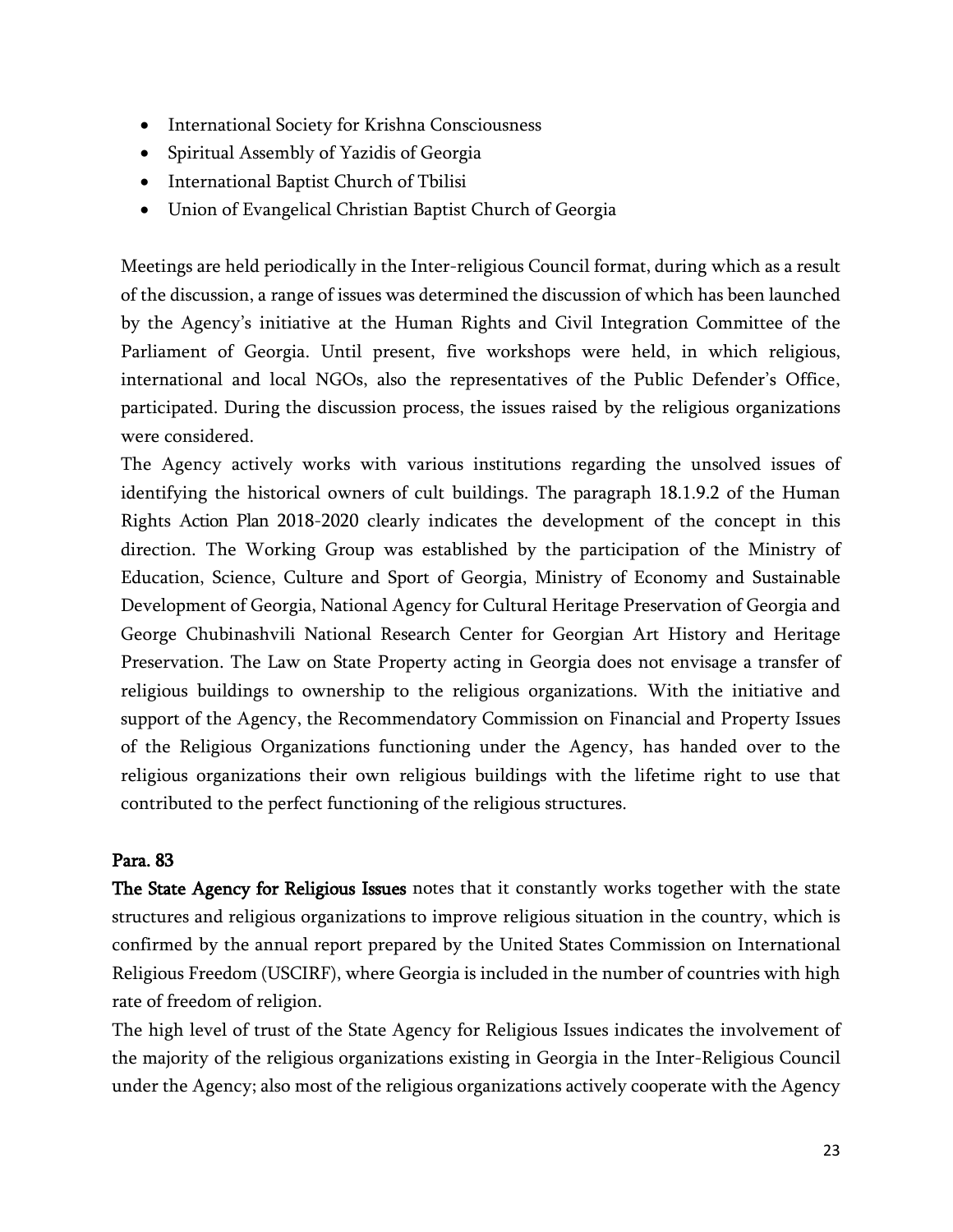in the process of solving and resolving the issues raised before them. It should be noted, that the majority of religious organizations are actively involved in the activities carried out by the Agency, for example, in the annual inter-religious conferences, in the process of developing and adoption of inter-religious declarations: "Woman – Envoy of Peace" and "Inter-Religious Dialogue for Peace," in the process of preparation inter-religious calendars, in the development of the Religious Map of Georgia and the Map of Functioning Cult Buildings in Georgia. They are also engaged in the state language study project and other activities.

## Para. 84

The State Agency for Religious Issues explains that the Muslims represent the second largest community in Georgia with almost 10% of the total population. The state has a special considerate attitude towards this community, since 2014 they have received 14 300 000 GEL from the State as a financial aid, more than 200 mosques have been granted with lifetime right to use, 15 new mosques have been built in different regions of the country; with support of the Agency most of the mosques have been restored. As for the election of the clerical leaders in the Muslim community, the State due to the principle of secularism is completely separated from these processes. The Georgian state has no connection with the fact of detention of the religious leader, mentioned in the paragraph, because he was arrested in the territory of Azerbaijan.

With regard to Pankisi Gorge, it should be noted that the Agency has close cooperation with the Local Muslim Council of Elders which takes part in inter-religious conferences. Through the support of the Administration of Muslims of All Georgia, they receive both material and financial assistance, in particular, the mosques have been restored, and heating and water supply system have been installed. In addition, with the state support and the involvement of the Agency, various social, medical and humanitarian projects are intensively implemented in Pankisi Gorge.

In response to the last sentence of the mentioned paragraph the Office of the State Minister of Georgia for Reconciliation and Civic Equality clarifies that the State Strategy for Civic Equality and Integration and respective Action Plan for 2015-2020 aims at contributing to the protection of rights of ethnic minority representatives, ensuring their civic equality and integration, preserving and supporting culture of ethnic minorities and further strengthening of a tolerant environment. As it is mentioned in the Third State Report, integration of ethnic minorities is coordinated by the Office of State Minister of Georgia for Reconciliation and Civic Equality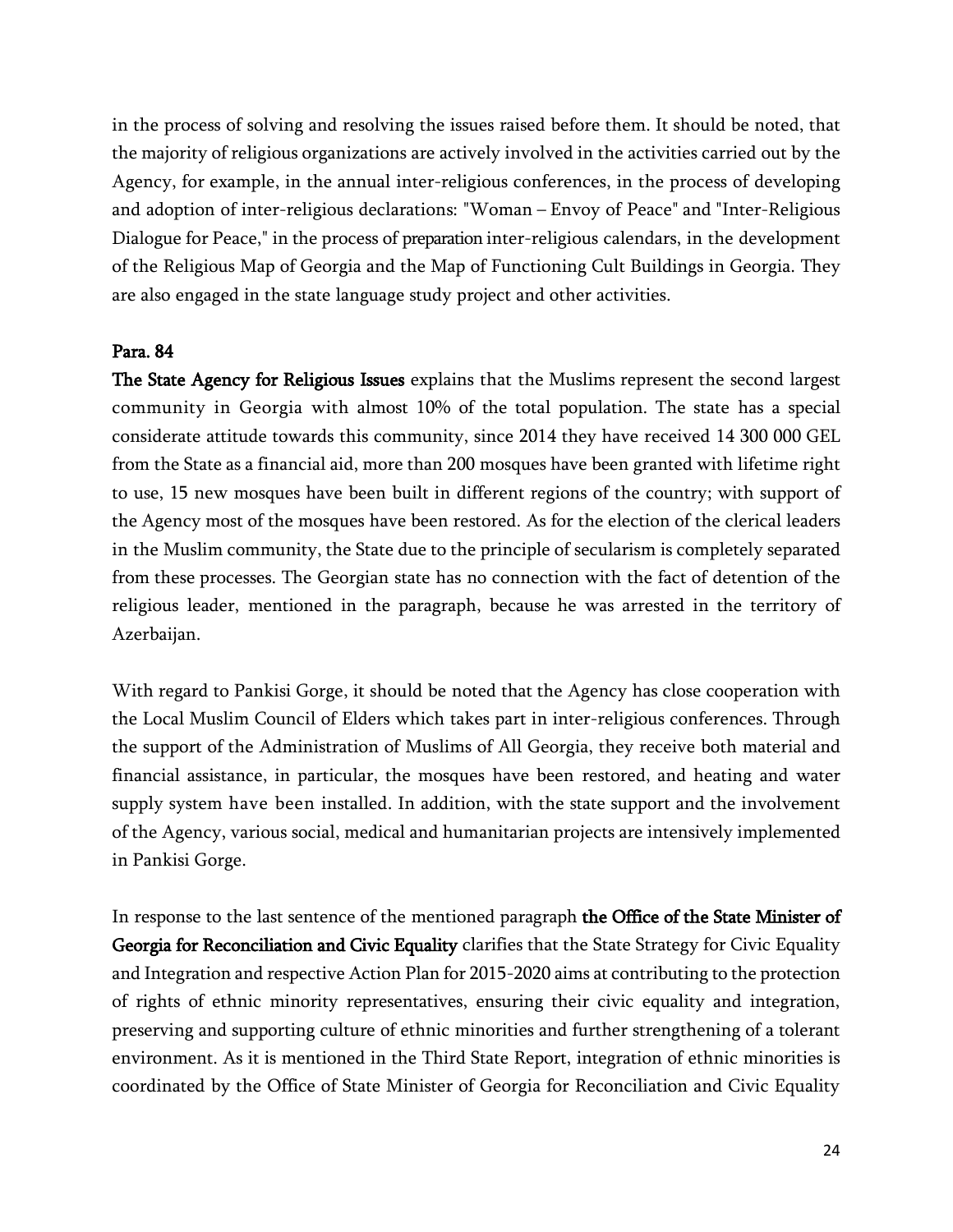while the issues of religious diversity and religious minorities are managed by the State Agency for Religious Issues, which was established by the Government Order in 2014.

# Para. 85

The Ministry of Justice of Georgia clarifies, that in Georgia all have a right to establish religious institutions, organizations and associations under the simplified and smooth procedure under the Georgian law.

According to the Civil Code of Georgia, a legal person whose purpose is non-entrepreneurial activity shall be registered as a non-entrepreneurial (non-commercial) legal entity. The registration of a legal entity implies both state and tax registration. Registration is conducted in the Registry of Entrepreneurs and Non-Entrepreneurial (Non-Commercial) Legal Entities operated by the National Agency of Public Registry (NAPR) under the Ministry of Justice of Georgia.

An interested person can apply for registration of a non-entrepreneurial (non-commercial) legal entity to any territorial registration office of the LEPL National Agency of Public Registry (NAPR), LEPL Public Service Hall (PSH) or authorized users of NAPR (notaries, banks, etc.).

Representatives of all religious confessions are required to produce the following documents for registration of a non-entrepreneurial legal entity on equal footing:

1. Application (filled by a front officer electronically);

2. A copy of ID (identification card, passport, residence permit) of a person filing the application;

3. Registration application (Charter) duly certified and signed by all founders, which must contain:

- $\triangleright$  Name of a legal entity (the selected name must not be the same as that of an already registered non-entrepreneurial (non-commercial) legal entity;
- $\triangleright$  The goals of the activities of the entity;
- $\triangleright$  Legal address (domicile of a legal entity in Georgia);
- $\triangleright$  E-mail of the entity;
- $\triangleright$  Information on founders: name, surname, ID and address of the dwelling place (founder can be one person (an individual and/or legal person) as well as several persons);
- $\triangleright$  Information whether an organization is based on membership;
- $\triangleright$  Organizational structure of a non-entrepreneurial (non-commercial) legal entity, including: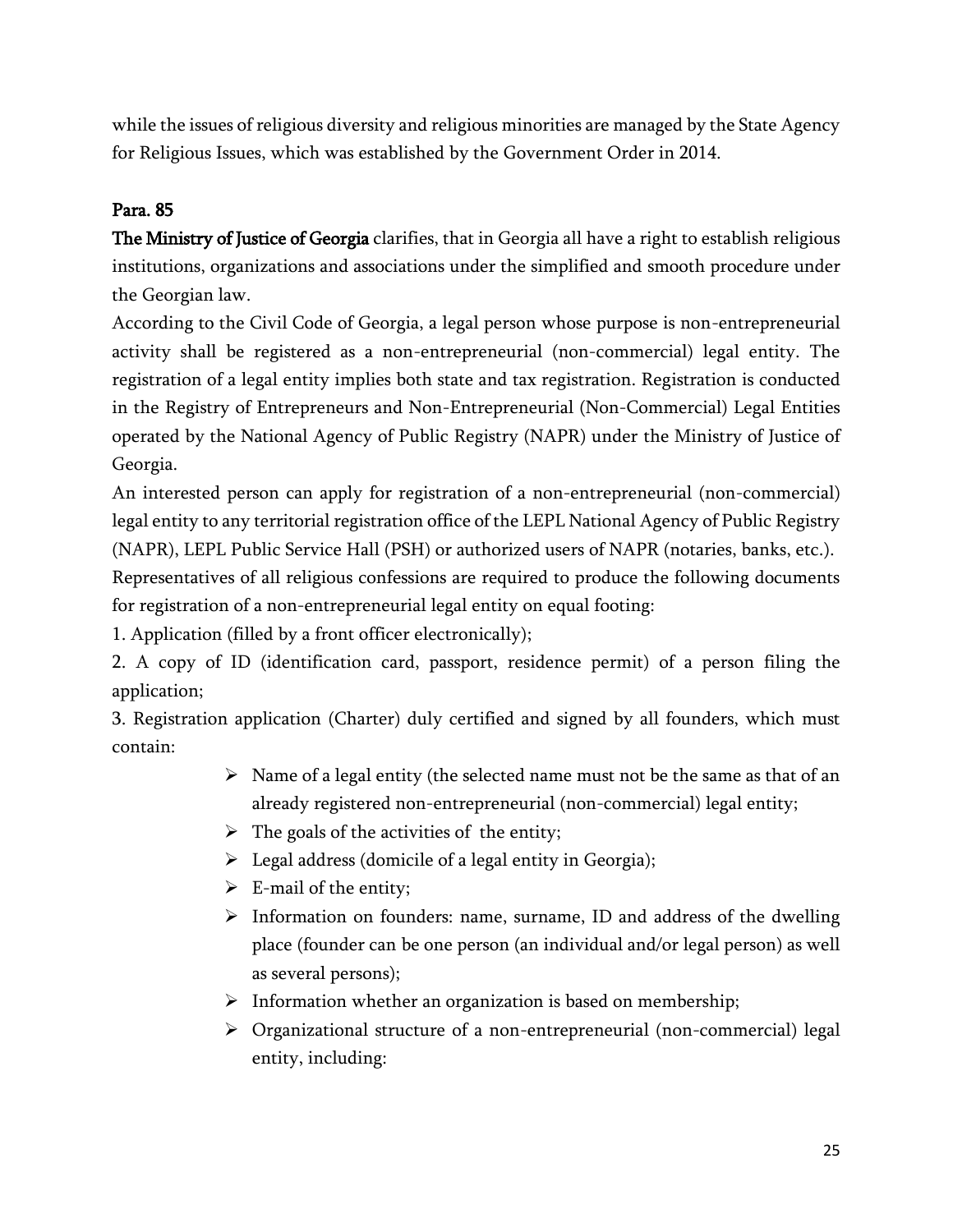- Board/s of management (e.g. general meeting of founders or in case of membership-based organization – general meeting of members, etc.), procedure for election, scope of authority (competence) and decision making procedure;
- The composition of the board of management, including, name/s, surname/s, ID/s and dwelling address/es of the board member/s;
- Person/s authorized to manage/represent an organization, procedure for his/her (their) election, scope of his/her (their) authority (competence) and decision-making procedure;
- Name/s, surname/s, IDs and dwelling address/es of the person/s authorized to manage/represent an organization. If there are several persons authorized to represent an organization, it shall be determined whether they represent an entity collectively or separately.
- $\triangleright$  Decision-making authority and procedure for admittance and withdrawal of a member, if an organization is based on membership;
- Decision-making authority and procedure for liquidation and reorganization of an organization.

4. Document on legal domicile (address) of non-entrepreneurial (non-commercial) legal entity – a duly executed consent of the immovable property owner or a duly signed agreement on use of the immovable property;

5. Consent of a person to be appointed to manage or represent an organization.

If an interested person registers an organization through his/her representative, in this case, in addition a duly executed Letter/Power of Attorney and a copy of the representative's ID must be presented. Apart from the above-listed documents, in specific cases, NAPR may request additional document/information, which is necessary for making a registration decision.

If all required documents are duly submitted to the NAPR, the latter will register religious organization in the form non-entrepreneurial legal entity without any restriction, unless the Constitution of Georgia provides grounds for restriction.

The extracts from the Registry of Entrepreneurs and Non-Entrepreneurial (Non-Commercial) Legal Entities as well as other information kept at the registering authority (incl. goals of the organization, founders, managers, etc.), decisions made by NAPR and registration documentation (grounds for registration) are public and available for everyone on the NAPR official website: [www.napr.gov.ge.](http://www.napr.gov.ge/)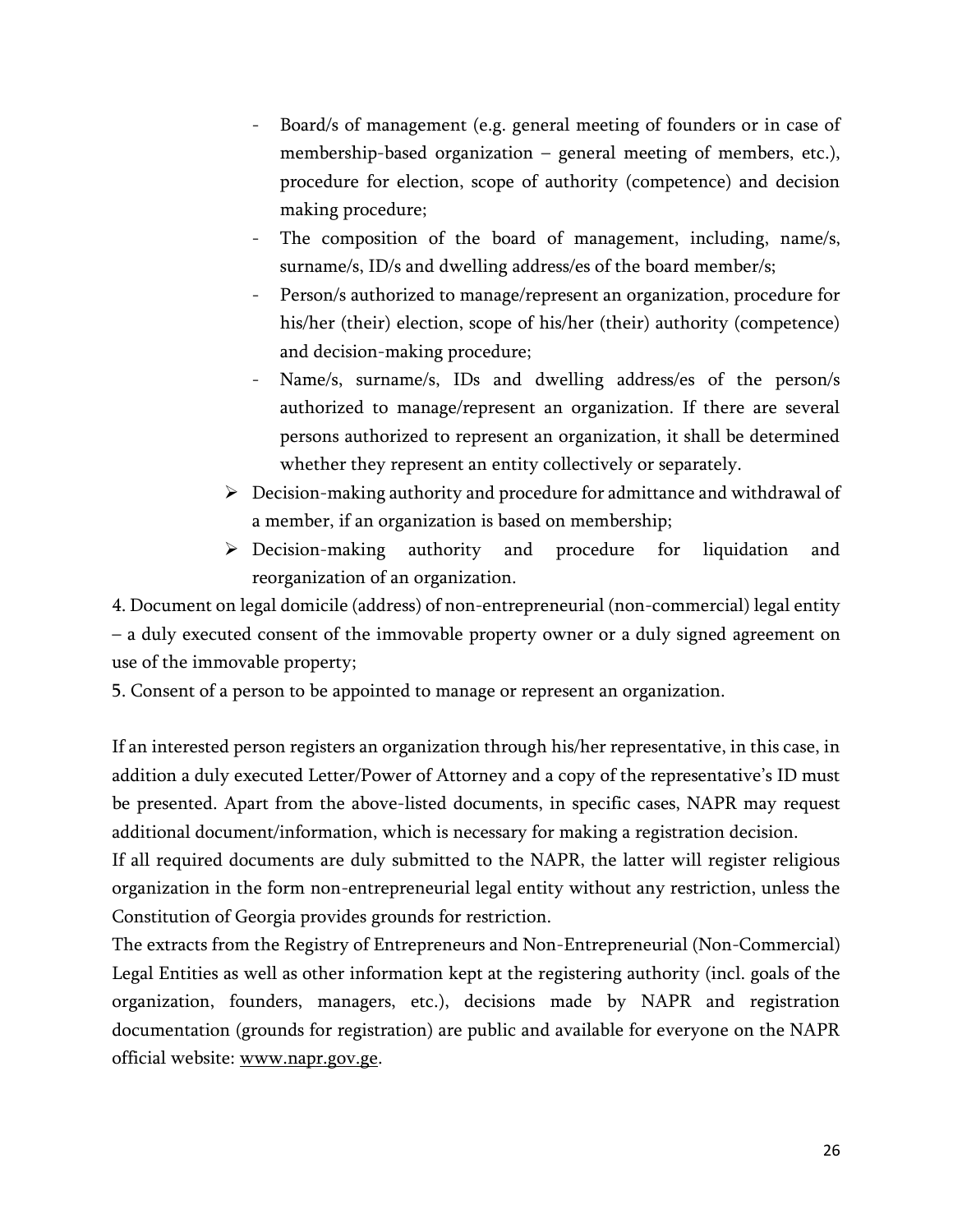## Para. 102

The Office of the State Minister of Georgia for Reconciliation and Civic Equality complements that wide scale door-to-door information and awareness raising campaigns on state social programs, services and benefits, as well as on the issues of education, agriculture, Georgia's European integration process are conducted on regular basis for ethnic minority representatives in the regions of their compact settlements. Meetings are held in minority languages; relevant materials in minority languages are delivered.

Information/awareness raising meetings on Georgia's European and Euro-Atlantic integration processes were conducted within the project "Young European Ambassadors" in the regions of compact settlement of ethnic minorities started in October, 2017. The project included two stages: retraining of participants and trainings in regions. Within the framework of the project up to 70 trainings were conducted in 50 villages; 1700 participants were involved.

# Para. 103

The State Language Department notes that the existing practice corresponds to the acting legislative provision. In particular, according to the Organic Law "On State Language", "in the municipalities, where representatives of national minorities are compactly settled, local official events (except for sessions of local self-government bodies) may be conducted in the language of those national minorities". (Chapter V, Article 20, Para. 2) [https://matsne.gov.ge/ka/document/view/2931198?publication=3;](https://matsne.gov.ge/ka/document/view/2931198?publication=3) unofficial translation

# Paras. 106, 109, 161; Further recommendations, the fifth paragraph

The Ministry of Internal Affairs of Georgia clarifies that according to the Additional Instruction Regulating Activities of the Temporary Detention Isolators of the MIA of Georgia approved in 2016, an interpreter is required to be attended when confining a person to the isolator, who does not understand the State language. The presence of an interpreter is also mandatory when performing the procedures of withdrawal of a detained person from the Temporary Detention Isolators as well as other necessary procedures.

The list of rights and obligations, which is available to persons deprived of their liberty in the Temporary Detention Isolator for administrative purposes or criminal offenses, was translated into 8 different languages. Those are the mostly spoken languages in the country. However, the service of an interpreter is provided in any case, whether or not a person speaks the language into which the list of rights and obligations is translated, to ensure that she/he understands all the necessary information.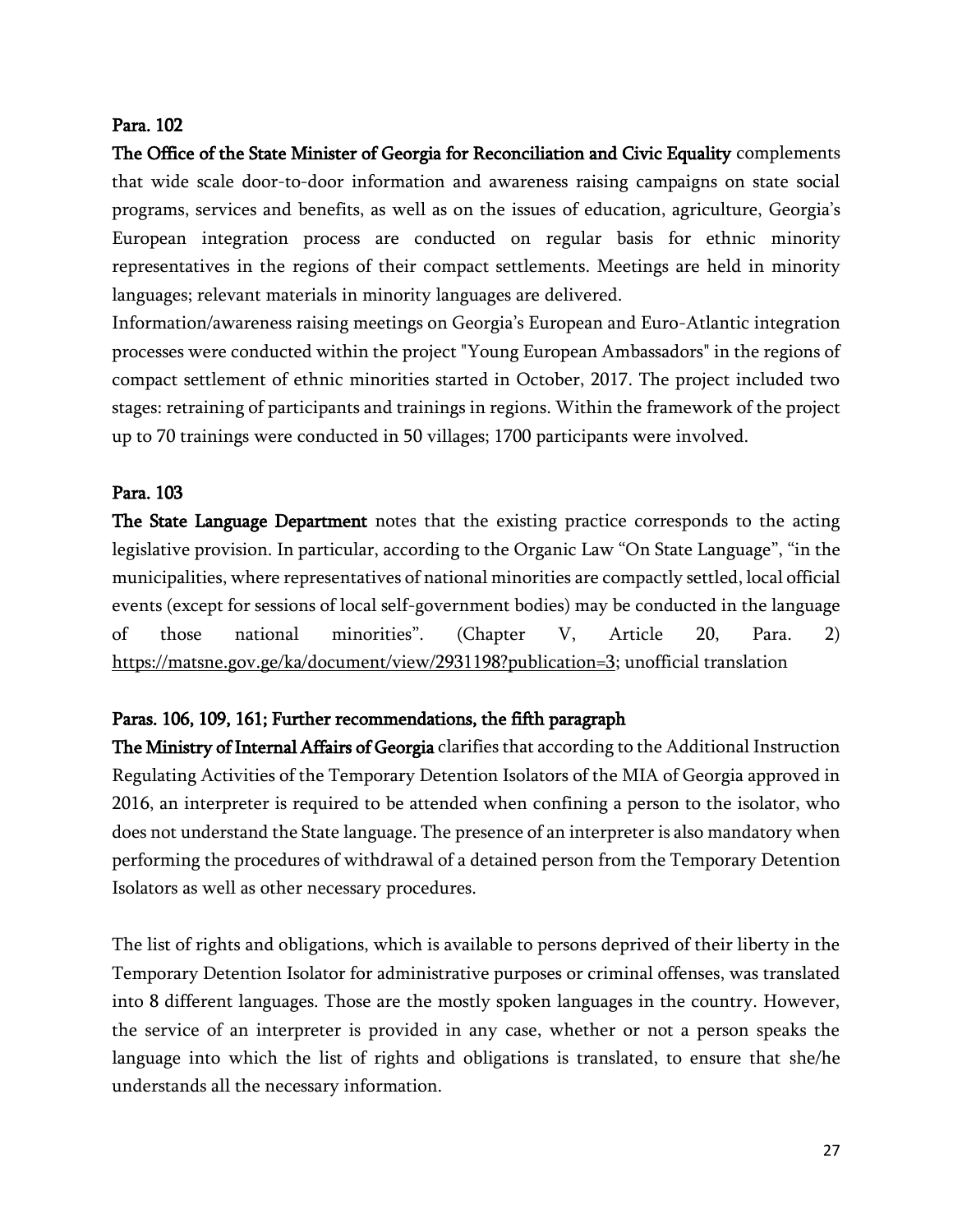In the light of above mentioned it is important to highlight recently published report of the Council of Europe's Committee for the Prevention of Torture and Inhuman or Degrading Treatment or Punishment (CPT) on its most recent visit to Georgia from 10 to 21 September 2018, during which the committee visited 10 temporary detention isolators in the country. The report states that "Consultation of several individual case files in the TDIs, both in paper and electronic form, revealed that detained persons were systematically given the possibility to read the information sheet – if needed in a language they understood and/or with the help of an interpreter – and were asked to confirm this fact with their signature. A copy of the signed information sheet was always enclosed with the individual file (at least in the files that the delegation had checked on a random basis).

## Paras. 107, 110

The Office of the State Minister of Georgia for Reconciliation and Civic Equality clarifies that the state implements the standards defined by the European Charter for Regional or Minority Languages. Georgia protects and preserves the languages of ethnic minorities in the frames of different mechanisms, including the State Strategy for Civic Equality and Integration and Action Plan for 2015-2020.

#### Para. 108

The Ministry of Justice of Georgia clarifies, that since 2011 the LEPL Legislative Herald of Georgia under the Ministry of Justice of Georgia, has been operating the website: [www.matsne.gov.ge](http://www.matsne.gov.ge/) - a user-friendly web page, offering access to protected and regularly updated laws and all other normative acts adopted by state agencies, as well as international agreements, decisions by the Constitutional Court, local self-government acts, and public statements. Users can have an access to any consolidated normative act and track changes. All the normative acts on this website are in Georgian language and most of them are translated into English and Russian languages; translation is ongoing process and will be continued further to provide for non-Georgian speakers the information on Georgian national legislation.

#### Para. 109

The Office of the State Minister of Georgia for Reconciliation and Civic Equality explains that there is no need to extend the translation of documents and possibilities to use the services of an interpreter in the smaller minority groups languages as the smaller minority groups in Georgia have a very good command of Georgian (state) language and they use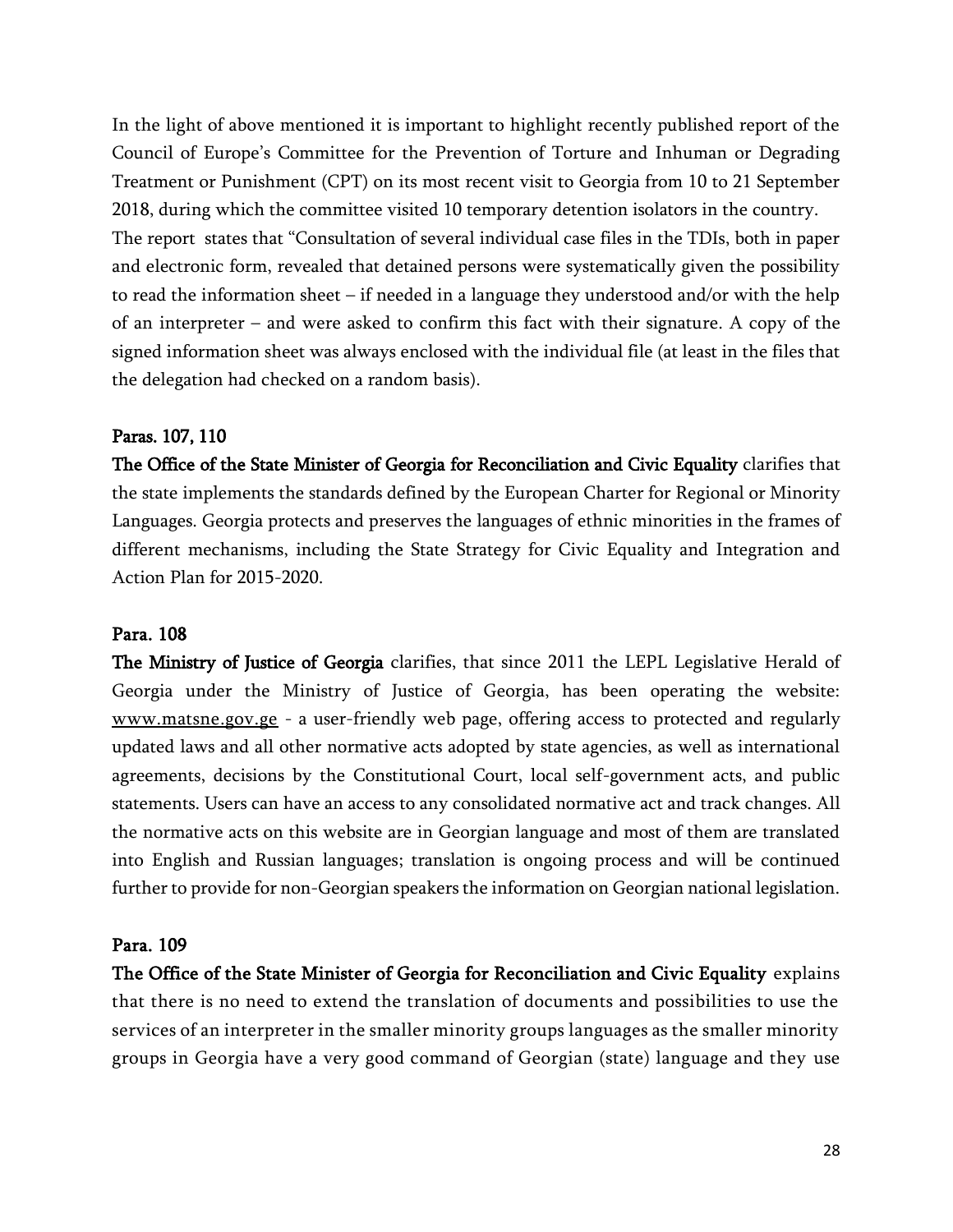it widely (in family and public space). As to Abkhaz language, along with Georgian language it is a state language in Abkhazia.

## Para. 119

The Ministry of Education, Science, Culture and Sport of Georgia (MESCS) clarifies that since 2018, it has been organizing "Georgian Language Summer School" for ethnic minority schoolchildren. The goal of the summer school is to promote integration of schoolchildren and develop their Georgian language competences. Various entertainment, sport and cognitive activities, including cinematography, are available for summer school participants. Also, "Georgian Language Summer School" is scheduled for Summer 2019. In Spring 2018, MESCS organized a competition of Georgian theatre performances "My First Georgian Role" for ethnic minority schoolchildren. The purpose of the competition was to develop Georgian language competences and identify creative skills.

## Para. 124

The Ministry of Education, Science, Culture and Sport of Georgia provides the following additional information:

- 1. Teaching classes are defined by the schools according to their requirements and resources;
- 2. National Curriculum defines not only the language as a subject, but also its standards;
- 3. Time distribution applies to the optional subjects and is defined in National Curriculum;
- 4. 2 hours per week is determined by the National Curriculum for elective subjects. However, the school has the opportunity to offer extra hours under additional educational services;
- 5. Regarding the Kurdish language teacher as well as the other numerically smaller minority language teachers, currently there are no preparatory institutions in Georgia. With the support of international organizations, such as OSCE, it is intended to create resources for numerically smaller minority languages.

Representatives of ethnic minorities have the opportunity to pass vocational tests in Armenian, Russian or Azerbaijani languages and enroll in vocational educational institutions. Initially, they learn Georgian language module after which they continue their vocational education.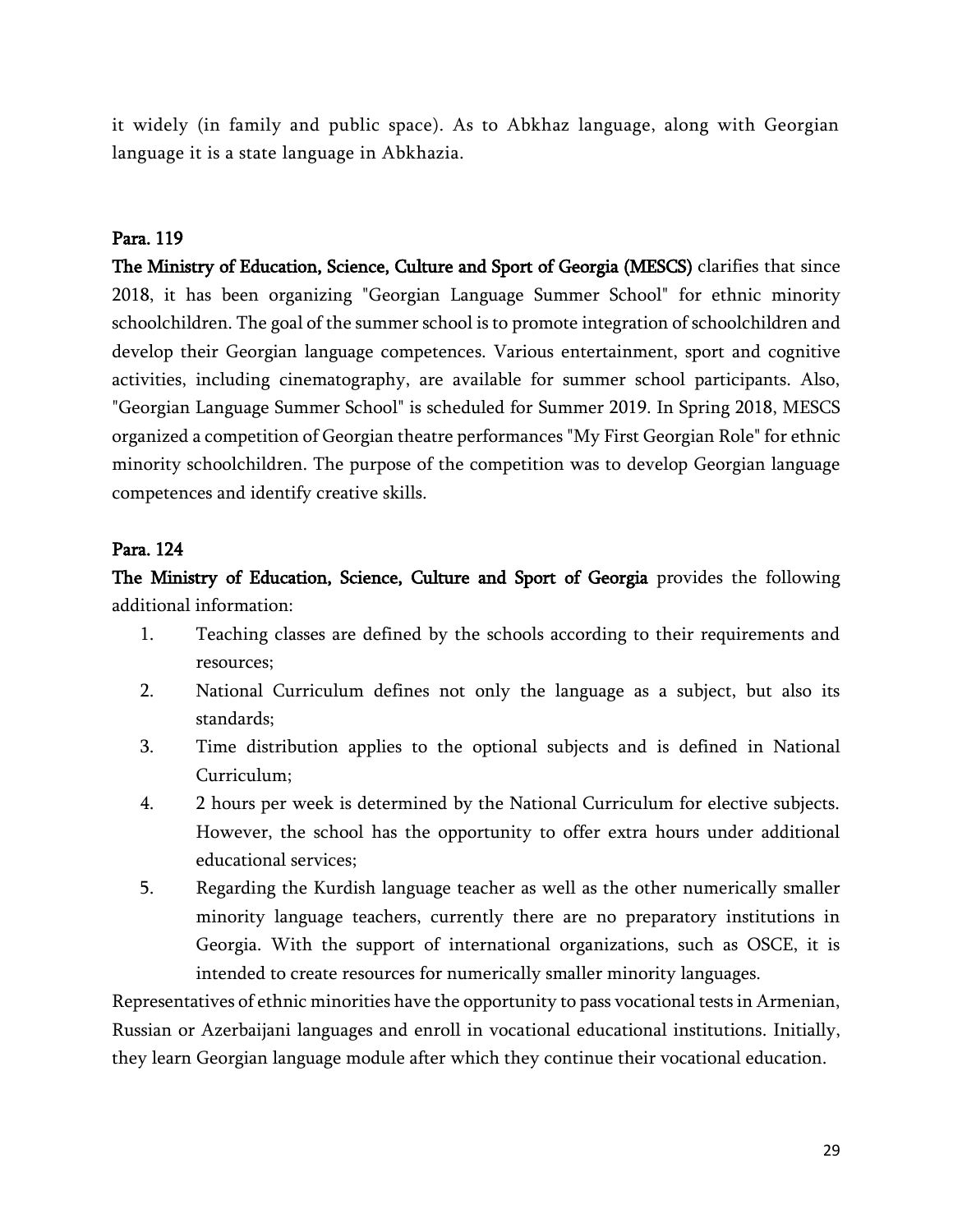#### Para. 125

The Ministry of Education, Science, Culture and Sport of Georgia states that LEPL Zurab Zhvania School of Public Administration under the Ministry of Education, Science, Culture and Sport of Georgia aims to improve the qualification of representatives of ethnic minorities who works in the public sector. Civil servants and all interested citizens of Georgia have an opportunity to be trained at Zhvania School and its ten regional centers (Akhalkalaki, Ninotsminda, Tsalka, Bolnisi, Dmanisi, Marneuli, Gardabani, Sagaredjo, Akhmeta, Lagodekhi) within the framework of the "Public Administration Program" and "State Language Program" through specially designed educational programs. By 2018 the program had been completed by 12,413 participants.

 -In 2018, the Zhvania School implemented the project "Support Professional Education for National Minorities". According to this project, ten textbooks and exercise books were designed and published for the following groups of professionals: "Nursing", "For teachers", "Accounting", "Agronomy", "Electricity", "Food Technology", "Tourism", "Building", "Breeding", and "Transport".

 -Foreigners who legally live and hold special permissions for legal stay in the country, are actively enrolled in a State Language Program. The language proficiency for such beneficiaries will be on the level of A1 and A2 by the completion of the course.

 -In 2018 Zurab Zhvania School of Public Administration implemented a project – "Learn Georgian with Audio Lessons" financed by the UNHCR. Twelve audio lessons with illustrations were developed under this project. In 2018, 48 representatives of ethnic minorities were involved in Public Administration Program.

 -Zurab Zhvania School of Public Administration continues to support the State Language Program among ethnic minority representatives and for various interested groups.

#### Para. 126

The Ministry of Education, Science, Culture and Sport of Georgia explains that new textbooks in all subjects, except Native Language, prepared in accordance with the new National Curriculum will be introduced in I-VI grades of all non-Georgian schools by academic year 2019-2020. Out of the approved textbooks, the textbooks with the highest scores were selected for translation. Translation of the textbooks is completed. Currently, the process of proving authenticity is under way.

Similar to previous years, Azerbaijani and Armenian sides ensure delivery of Native Language textbooks.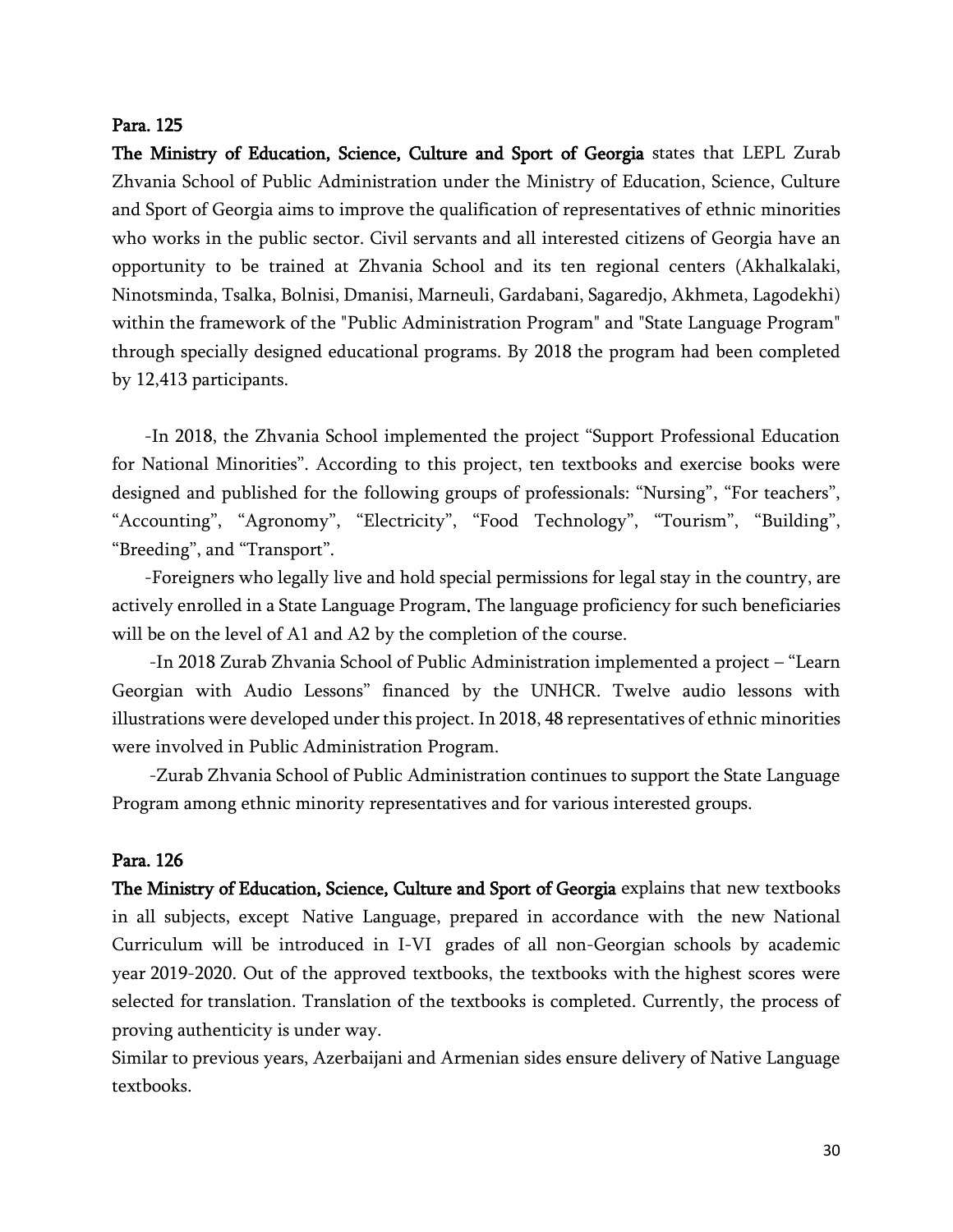Teaching will continue with old textbooks in VII-XII grades of non-Georgian schools. Replacement of these textbooks will happen gradually (VII grade in 2020-2021, VIII grade in 2021-2022 and so on).

Bilingual program is developed within the framework of the "New School Model" which will be implemented in non-Georgian schools.

# Para. 133

Parliament of Georgia clarifies that in accordance with Article 163 of the Rules of Procedure of Parliament of Georgia and Article 22 of the Law of Georgia on the Public Defender of Georgia, the Public Defender of Georgia shall submit a report on the situation of human rights and freedoms protection in the country to the Parliament once a year in March of the calendar year. Based on the consideration of this report, the Parliament adopts a decree containing an assessment of the report, as well as the parliamentary tasks and the timeline of monitoring for their implementation.

The report presented by the Public Defender of Georgia is prepared by Human Rights and Civil Integration Committee for consideration at the Plenary Sitting of the Parliament of Georgia. The Committee analyzes the report, at the same time, it requests the written positions on the mentioned recommendations outlined in the report from the addressee authorities.

After processing the information provided from the report and authorities, the Committee shall hold a sitting (sittings), during which the Public Defender of Georgia is directly heard. The Committee session is public. The Heads of the addressee authorities of the recommendations participate in it, who indicate their positions regarding the report. All interested stakeholders, including non-governmental organizations and other representatives of civil sector are allowed to participate and debate at the committee sitting.

As a result of the detailed review and analysis of the report of the Public Defender and its recommendations, the Committee makes a conclusion, by which it assesses the represented report and marks out the recommendations with the relevant argumentation that are relevant and appropriate to share. At the same time, the Committee will develop a draft decree where those recommendations will be reflected, that will be issued by the Parliament as a task towards the relevant authorities. The draft decree along with the conclusion of the Committee will be sent to the Bureau of the Parliament.

After the end of the reporting year Human Rights and Civil Integration Committee of the Parliament of Georgia shall monitor the fulfilment of the tasks issued by the decree of the Parliament of Georgia, which will request the written information on the condition of the fulfilment of the above-mentioned tasks from the addressee authorities of the tasks.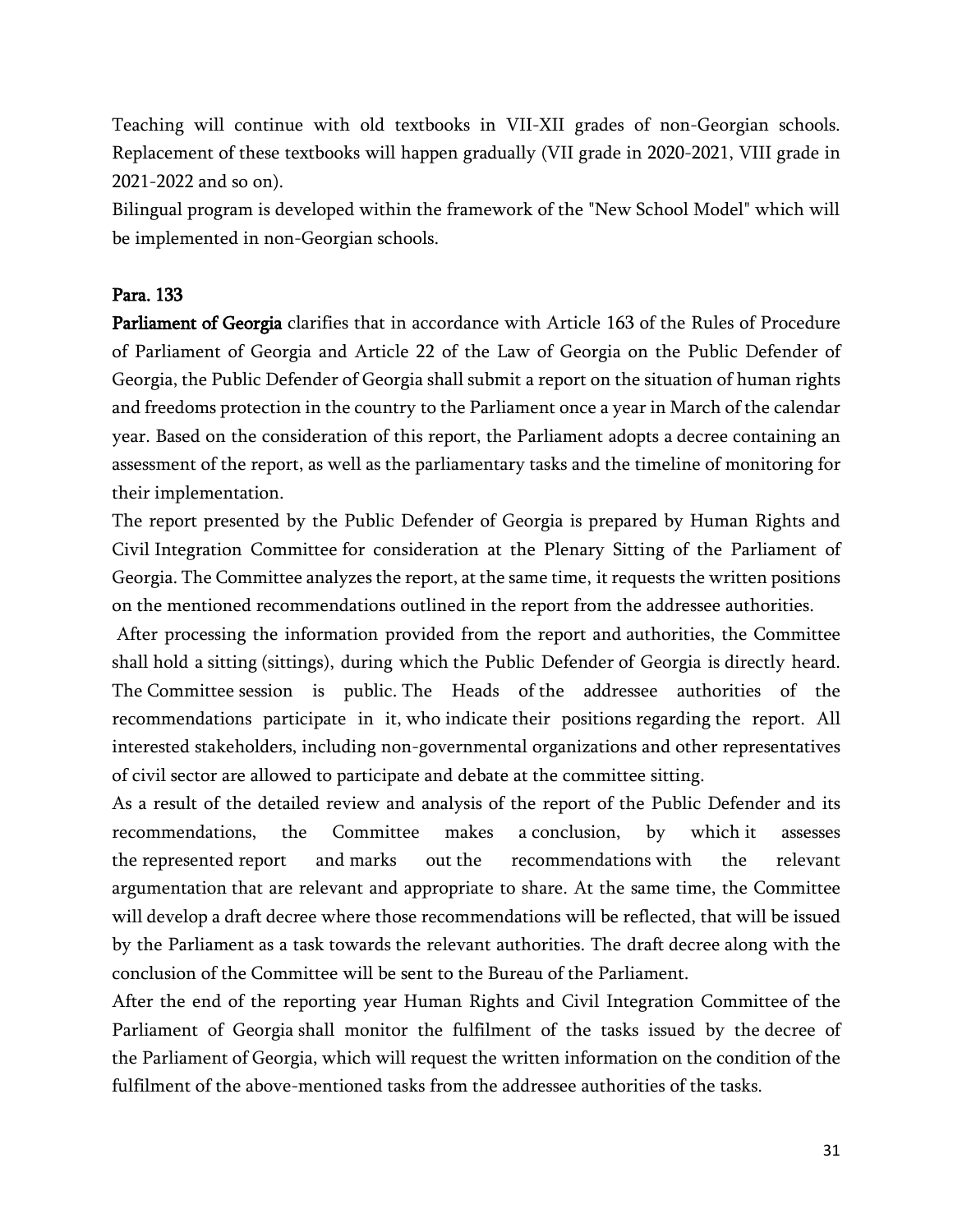After studying and analyzing the written information, the Committee shall hold a public hearing/sitting (sessions), where the heads of the addressee authorities/institutions will directly present their reports. The Public Defender participates in reviewing the reports and assessing the state of fulfilment of the tasks. All interested stakeholders still are given the possibility unlimitedly to participate in the debates. As a result of consideration of the submitted reports by the authorities, the Committee assesses the state of fulfilment of each task issued by the Parliamentary Decree and develops a relevant conclusion which is sent to the Bureau of the Parliament.

The practice of reviewing the reports submitted by the Public Defender of Georgia has been established since 2013 (Before 2013 Parliament of Georgia has only received a report from the Public Defender of Georgia as a notice and no recommendation or assignment had been issued based on it). This practice is improved annually and it becomes more efficient. These circumstances are proved by the fact that the number of sharing the recommendations of the Public Defender is increasing every year, at the same time the performance indicator of the fulfilled recommendations by the authorities is increasing. The percentage indicators of sharing the Public Defender's recommendations by the Parliament of Georgia according to the years are as follows:

2013 - 10,8%, 2014 - 13,8%, 2015 - 18,7%, 2016 - 29,0%, 2017 - 32,3%, 2018 - 75,2%.

According to the Public Defender's report, proposals are also given to the Parliament of Georgia to carry out the relevant legislative initiatives in order to eliminate the problems identified in the reports. In 2018, the Human Rights and Civil Integration Committee created the first precedent and formed a working group aimed at exploring the advisability of sharing proposals issued towards the Parliament and setting the measures subject to implementation in accordance with the relevant proposals. The above-mentioned stakeholders are involved in the working group.

The Office of the State Minister of Georgia for Reconciliation and Civic Equality notes that it develops close cooperation with the Public Defender's Office and the Council of National Minorities under the Public Defender's Office that is envisaged by the State Strategy for Civic Equality and Integration. This cooperation implies joint discussions, consultations,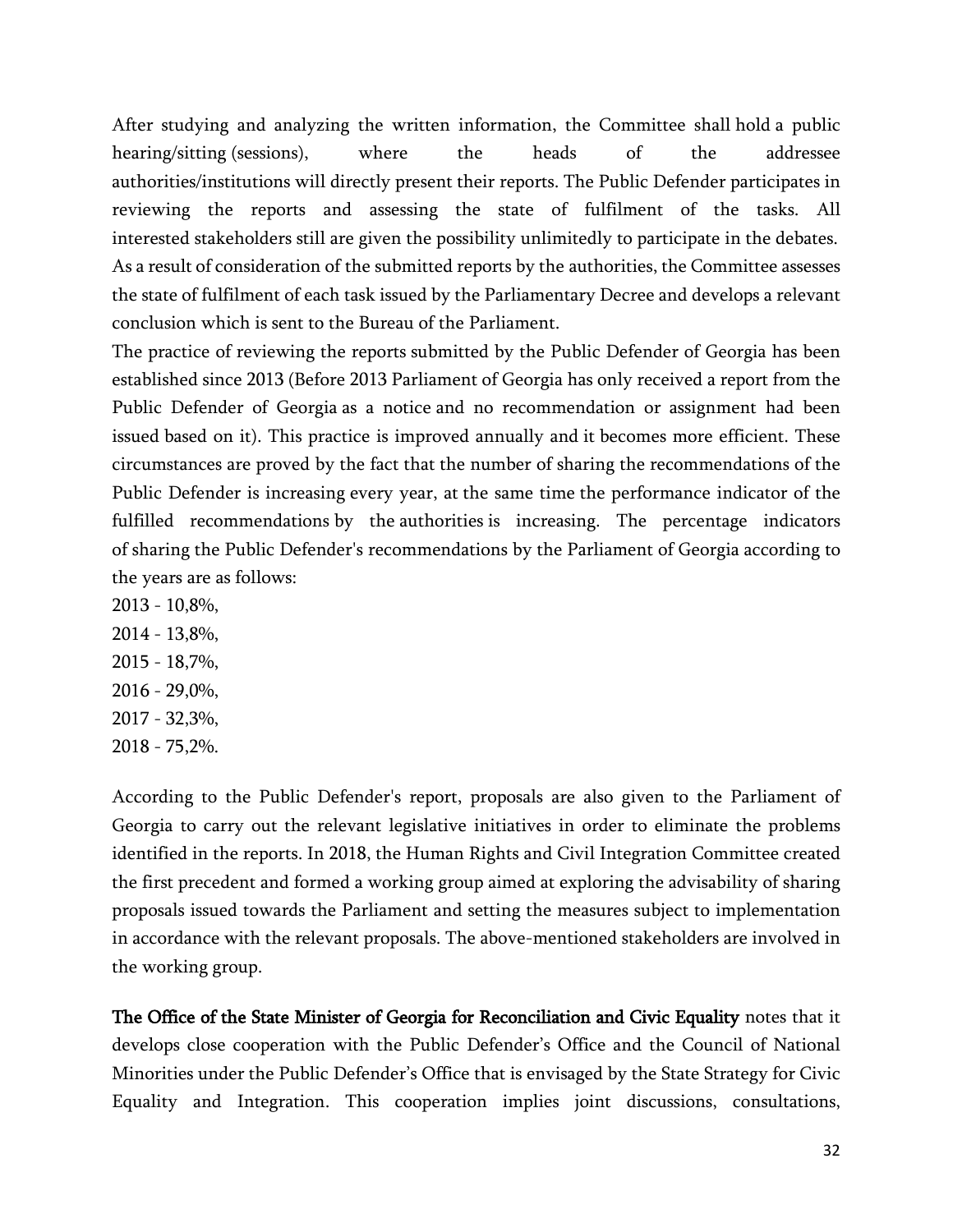consideration of suggestions/recommendations, and presentation of annual reports of the Strategy implementation. Intensive work is conducted within thematic working groups with participation of civil society and international organizations representatives, experts and ethnic minority representatives.

With regard to issue "to ensure that persons belonging to ethnic minorities are given real opportunities to influence decision –making" the Office of the State Minister of Georgia for Reconciliation and Civic Equality notes that currently 11 ethnic minority representatives are in the Parliament of Georgia. Ethnic minorities are well represented in the local self – government bodies in the municipalities where they compactly reside.

Also, involvement of ethnic minority representatives in consideration/discussion of issues at local level is further encouraged through concrete initiatives. Since 2017 Public Advisory Councils are operational at Administrations of State Representatives in Kvemo Kartli, Samtskhe-Javakheti (since 2019) and Kakheti regions. This format of communication/consultancy implies active involvement of ethnic minority representatives in local decision making processes. Establishment of the Councils at municipal level is also envisaged.

With the aim of improving access of ethnic minority representatives to the public administration, in summer 2017 the Office of the State Minister of Georgia for Reconciliation and Civic Equality initiated an internship pilot program for ethnic minority students, beneficiaries of "1+4" Program, which implied recruitment of ethnic minority students for enhancing their knowledge and skills. Therefore, 65 ethnic minority students undergo internship at 20 state agencies and local self-government bodies for 3 months period. In December 2017 under the initiative of the Office of the State Minister the amendments were adopted to the Decree # 410, June 18, 2014 of the Government of Georgia on the Approval of the State Program on the Rules and Terms for Internship in Public Institutions which defined internship procedures for "1+4" program beneficiaries. As a result of the decision, annually twice internship program is open for "1+4" program students. In total, 269 ethnic minority students were involved in internship program by June 2019.

# Para. 146

The Ministry of Regional Development and Infrastructure of Georgia (MRDI) notes that the Government of Georgia aims at providing the core infrastructure countrywide and definitely including those areas, which are compactly populated by ethnic minorities. Subordinated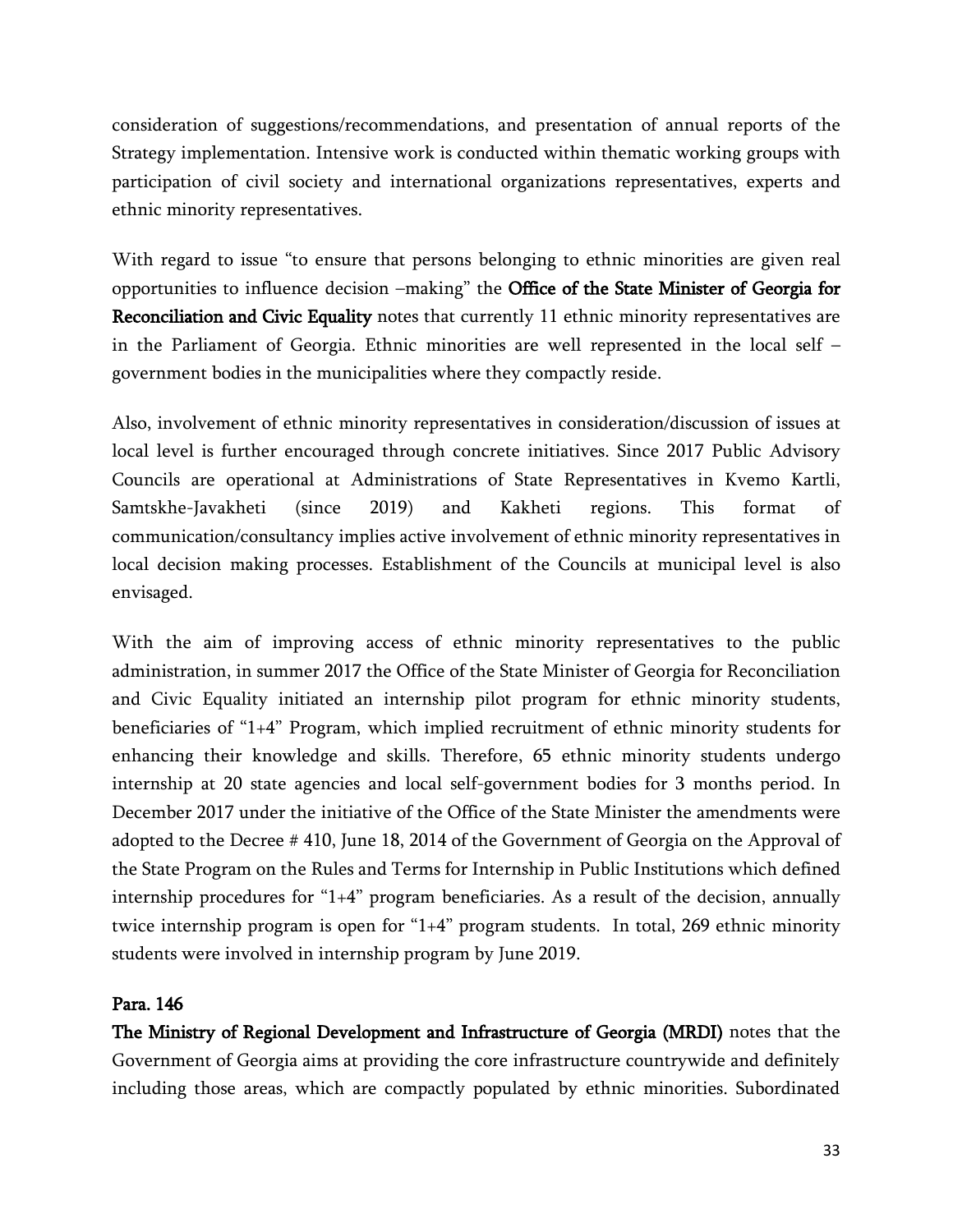agency of the MRDI-Roads Department of Georgia-clarifies that it actively develops its works in Kvemo Kartli and Samtkhe-Javakheti regions, where persons belonging to ethnic minorities compactly reside. In Marneuli 7.6 km road has been repaired and 21.7 km is being rehabilitated. Also, 37 km road is planned to be rehabilitated/reconstructed. Furthermore, 4 bridges are planned to be constructed. Also, in Akaltsikhe which is also densely populated with ethnic minorities, 7 km road has been rehabilitated. Also, a bridge has been built and 68 km is planned to be rehabilitated. The subordinated agency of the MRDI -**Municipal** Development Fund of Georgia- notes that it has reconstructed multiple areas around the city of Marneuli. Roads have been constructed to connect number of villages, namely, Aghmamedlo, Ulashlo and Kasumlo. A road in the village of Ambarovka has been rehabilitated. Similar works have been done in following villages: Kachagani, Sarali, etc. There are new roads constructed in Gardabani, for instance new road to connect village Satskhenisi and Akhalsopheli; roads in Mughanglo, Kvishiani, Sartichala, etc. There are several rehabilitation projects in Akhaltsikhe. Roads are constructed in city of Vale, villages of Atkhuri, Tkemlani, Machkheti, Kheoti, etc.

Subordinated agency of the MRDI - the Fund of the Projects to be implemented in the Regions of Georgia- intensively works to construct/rehabilitate roads in Gardabani. A bridge in the village of Pholadaantkari is currently under construction; works on roads construction in the villages of Kumisi, Teleti and Krtsanisi are ongoing; roads in the villages of Lemshvenieri and Mukhrovani are under construction as well.

## Para. 147

The Ministry of Internally Displaced Persons from the Occupied Territories, Labor, Health and Social Affairs of Georgia complements that on February 19, 2019, the Parliament of Georgia adopted amendments to the following organic laws and laws of Georgia: Organic Law of Georgia "Georgian Labor Code", Law of Georgia on "Elimination of All Forms of Discrimination", Law of Georgia on "Public Service", and Law of Georgia on "Gender Equality". Definition of sexual harassment/sexual harassment in labor relations was specified in the Law of Georgia on "Elimination of All Forms of Discrimination" and these amendments once again prohibit discrimination in labor and pre-contractual relations/promote equality. For instance, pursuant to the mentioned amendments the Labor Code of Georgia defined that discrimination is prohibited in pre-contractual relations meaning that employer shall not ask the job applicant for information related to religion, belief, disability, sexual orientation, ethnic belonging, etc.